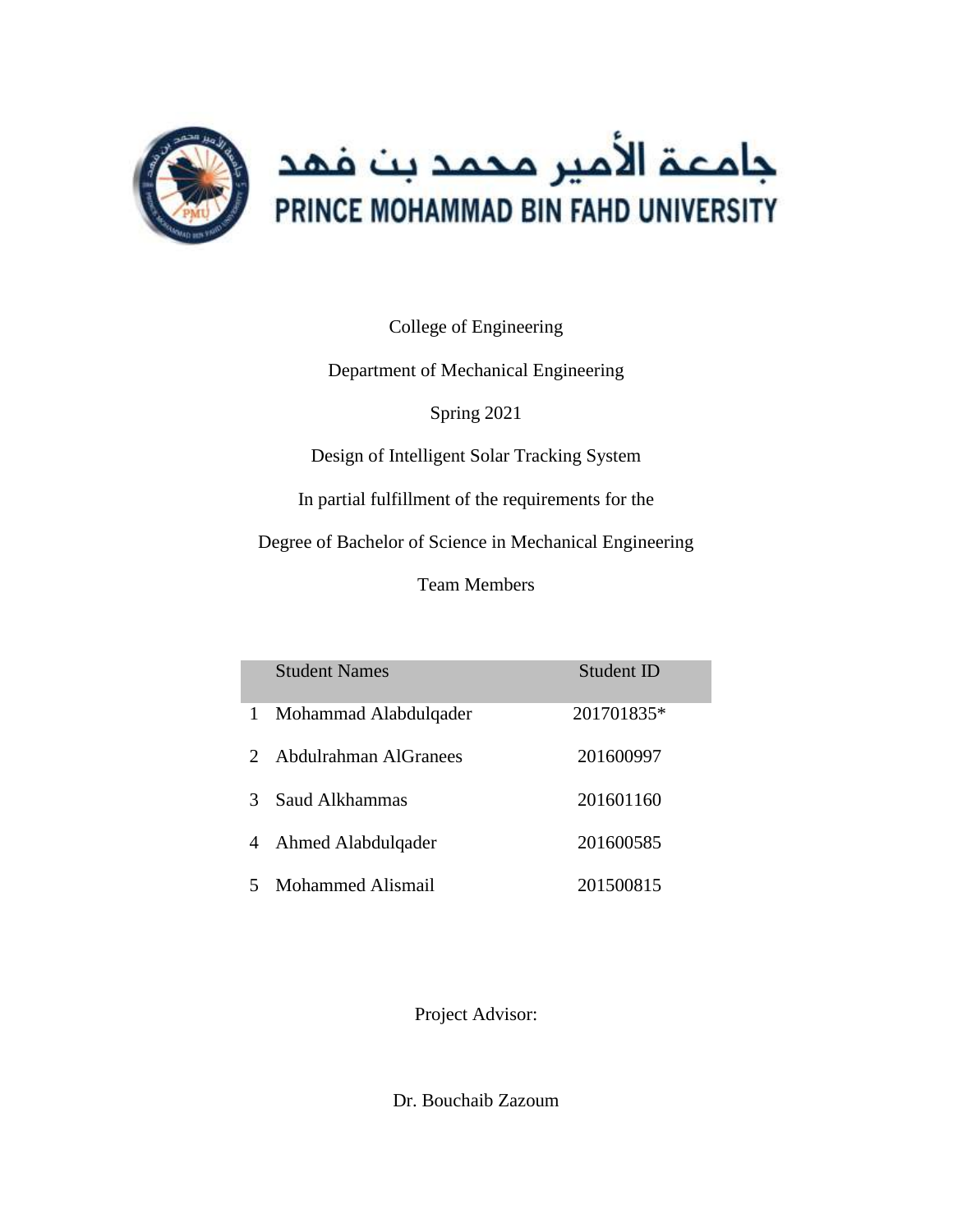#### *Abstract*

Solar panels absorb sunlight and convert it to electricity, making them the future of renewable energy. A solar panel is made up of solar (or PV) cells that can be utilized to produce electricity using the effect of PV. Photovoltaic simply means that they turn sunlight into electricity. Solar panels are classified into three categories: monocrystalline and thin film. Each kind of solar panel has its own set of benefits and drawbacks, with polycrystalline panels being low-cost and lowperformance, mono-crystalline panels being high-cost and high-efficiency, and panels of the thin film being portable and versatile but having the lowest efficiency. Solar panels have a lot of benefits, including the ability to last up to 40 years, the use of the most abundant resource, sunshine, and the fact that they are both cheaper and more environmentally friendly than fossil fuels.

Solar power is the most rapidly expanding energy source. This project's main aim is to create a highly accurate solar tracker. There are two parts to the project: hardware and software. Solar plate, DC motors with operating boxes, LDR (Light-dependent resistor) sensor, and electronic components circuit make up the hardware component. The software component reflects the system's thought actions, or how it behaves under various weather conditions. A solar tracker system with having dual-axis was used to design and execute the project. Devices that monitor solar energy must be used in solar power systems to optimize the energy output from the sun. Energy can be used by using dual-axis trackers as they monitor sun rays from solar panels that are switched in different directions. This solar panel can rotate in any direction. Our project is also designed to detect whether changes. The motors, sensors i.e., rain and temperature sensor, display are all operated by Arduino.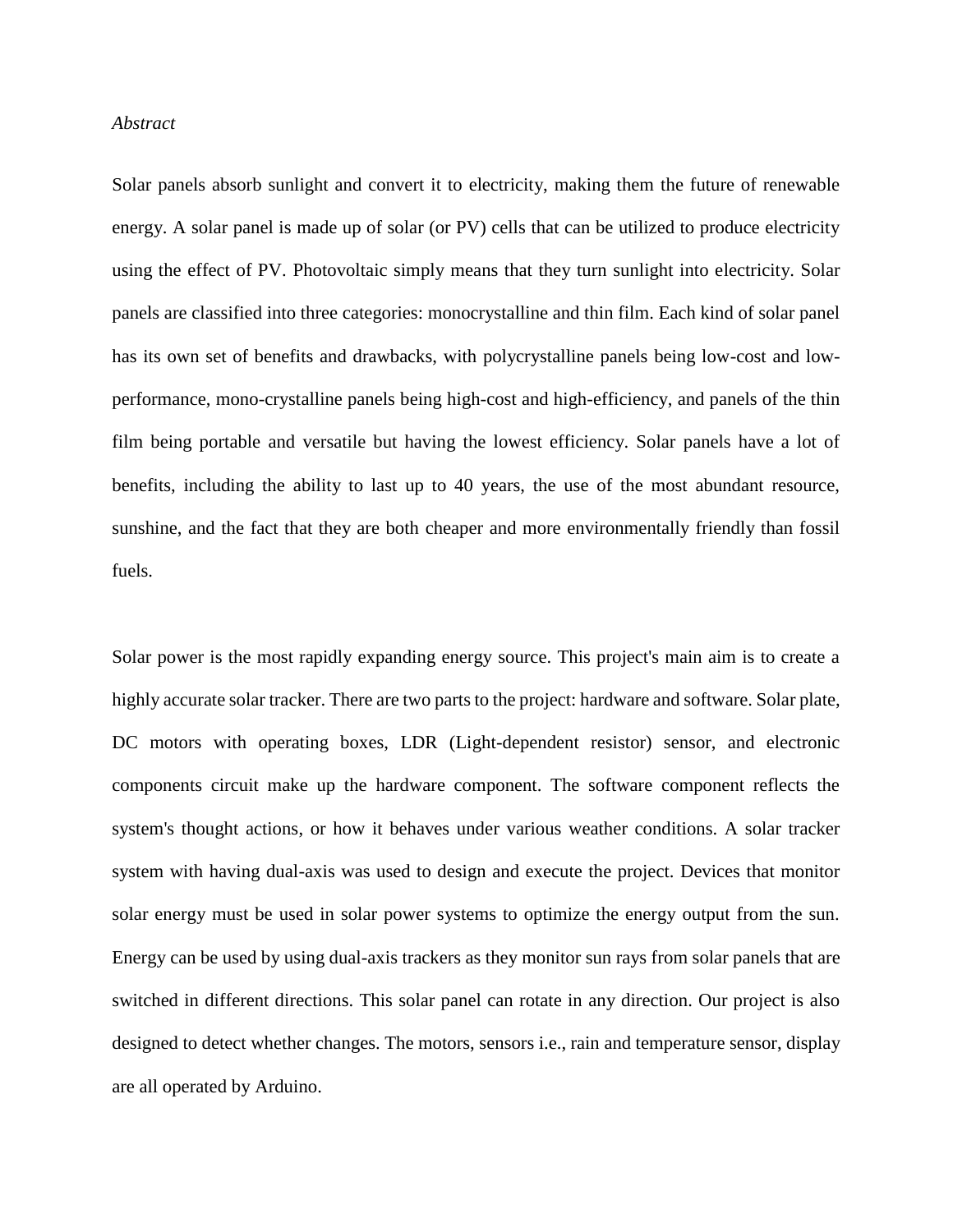# **Acknowledgments**

Our group want to convey it's dearest admiration towards Dr. Bouchaib Zazoum for supporting us with the support and guidance in our project. Dr. Bouchaib's expertise in the field of renewable energy is keen thus, provided us with continuous suggestions which enabled us in delivering of the report as best as possible. As students working under his supervision, it was a great academic experience for us, we were honored to work under his direction. We would like to especially thank Dr. Mohamed Elmehdi for his supervision of the report as well as in building a professional and motivated atmosphere for all of us. It was a privilege for us of being provided by their constant support as well as their quality time.

Furthermore, our thanks goes to Dr. Faramarz Djavanroodi for his suggestions and creative ideas, as he was caught up throughout the semester yet we had received their full support in order to have our project to be standing the best out there.

Lastly, our gratitude goes to our university for providing us with the availability and access to significant reserve of education materials, also with the infrastructure of the university and the facilities the have been provided to the students was of the highest standards, providing us with the inputs required for the start and the completion of this project.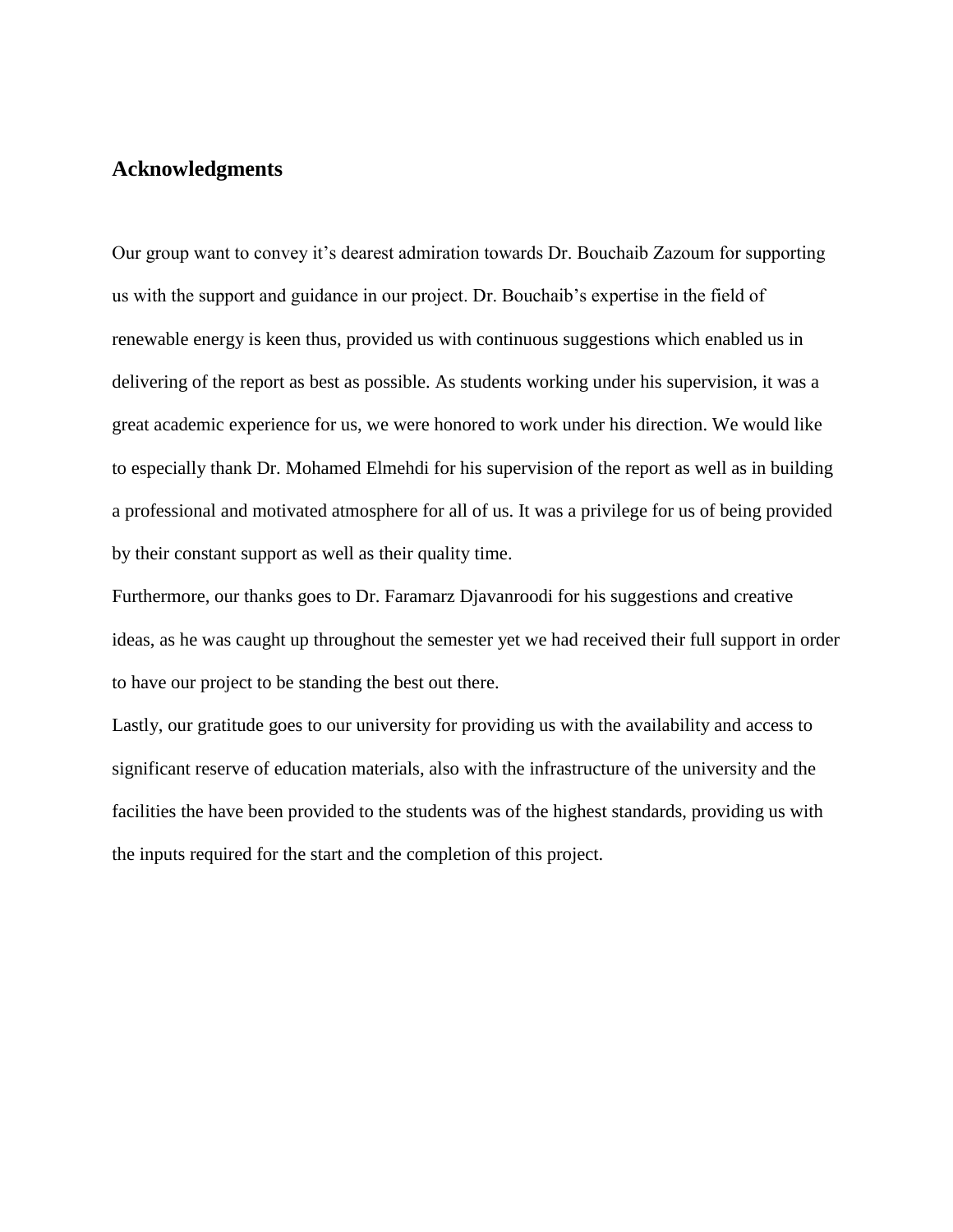List of Acronyms and Symbols that are used in the report:

| $\overline{V}$ | Volt derived unit of voltage                         |
|----------------|------------------------------------------------------|
| $\overline{A}$ | Ampere derived unit of current                       |
| <b>MOSFET</b>  | Metal-oxide Semiconductor Field Effect<br>Transistor |
| <b>LDR</b>     | Light-dependent Resistor                             |
| <b>LED</b>     | <b>Light-Emitting Diode</b>                          |
| DC             | <b>Direct Current</b>                                |
| <b>PV</b>      | Photovoltaic                                         |
| <b>RE</b>      | Renewable energy                                     |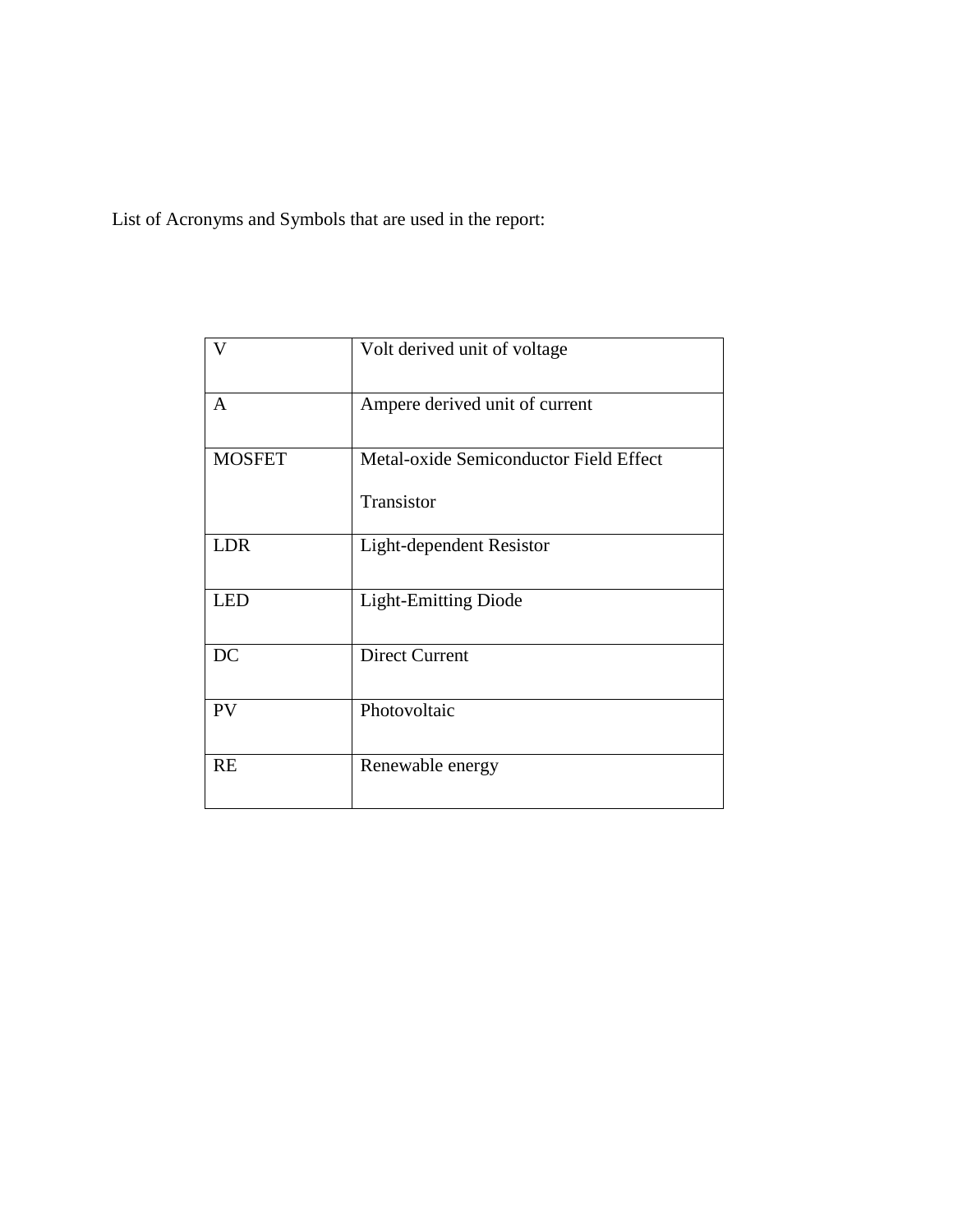# **List of Figures:**

# Table of Contents

| 1.1 |  |
|-----|--|
| 1.2 |  |
| 1.3 |  |
| 1.4 |  |
|     |  |
| 2.1 |  |
|     |  |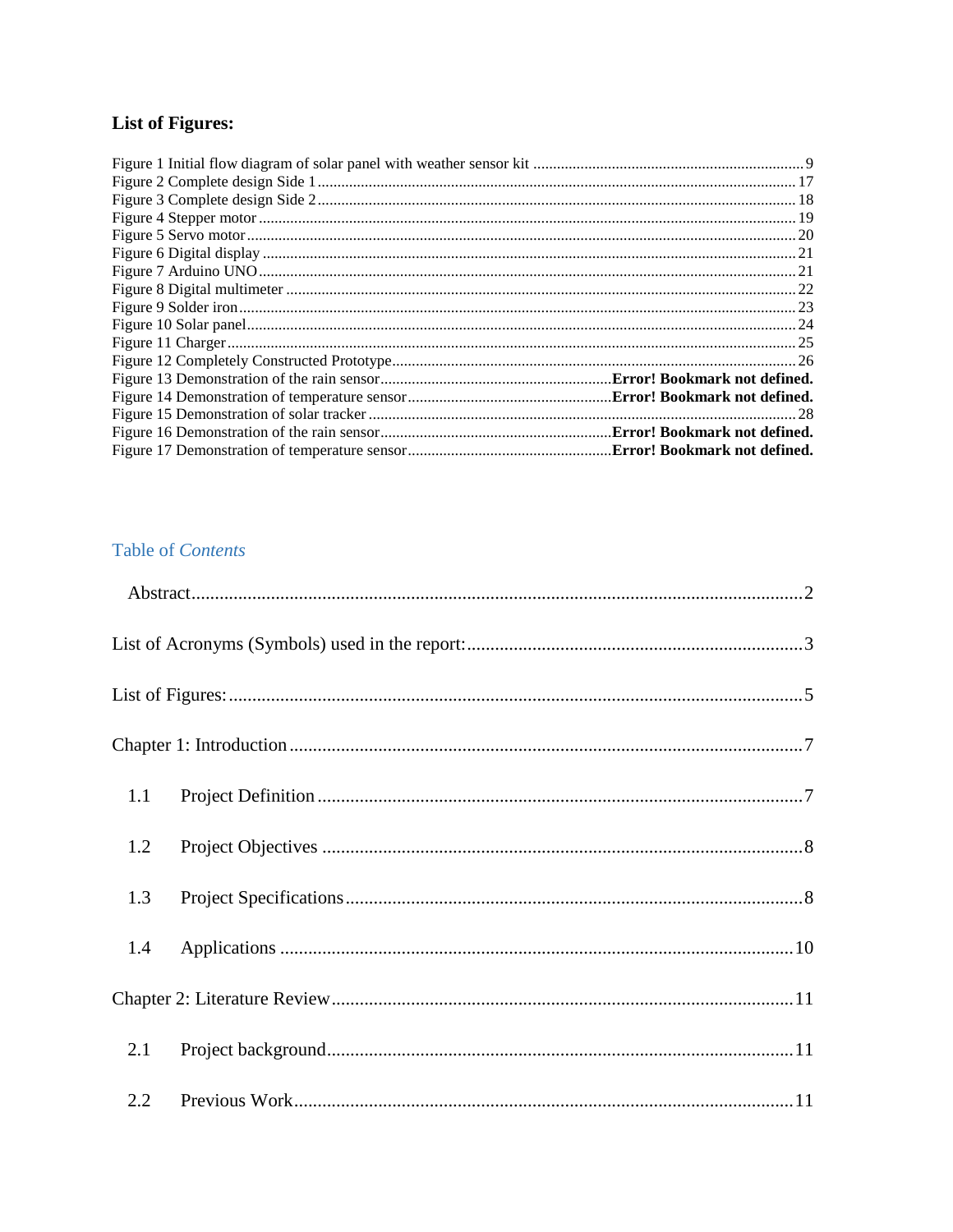| 3.1   |  |  |  |  |
|-------|--|--|--|--|
| 3.1.1 |  |  |  |  |
|       |  |  |  |  |
| 3.1.3 |  |  |  |  |
|       |  |  |  |  |
| 3.4   |  |  |  |  |
| 3.5   |  |  |  |  |
|       |  |  |  |  |
| 4.1   |  |  |  |  |
| 4.2   |  |  |  |  |
|       |  |  |  |  |
| 5.1   |  |  |  |  |
| 5.2   |  |  |  |  |
|       |  |  |  |  |
| 6.1   |  |  |  |  |
| 6.2   |  |  |  |  |
| 7.    |  |  |  |  |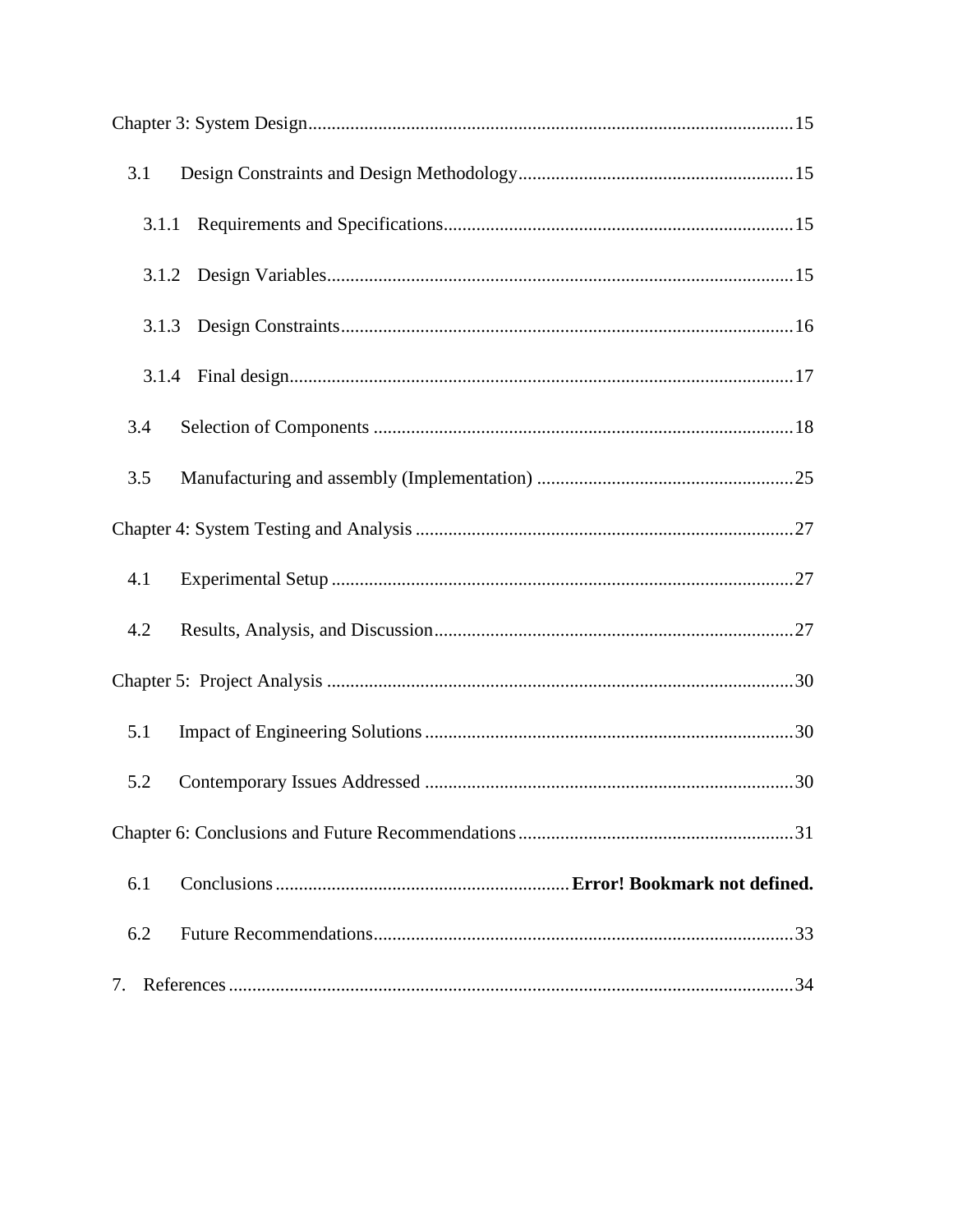#### Chapter 1: Introduction

### 1.1 Project Definition

The population of the world is growing at an exponential rate, and so is the oil demand. Oil and coal, which are currently the world's primary sources of energy, are predicted to be phased out in the coming century, posing a serious problem in supplying mankind with a cost-effective and reliable source of energy. Designing and constructing effective and reliable solar power systems is the subject of several research studies. Solar monitoring systems and controls have become the most critical components of a solar system for improving and optimizing solar energy absorption performance. Alternative energy supplies with low operating costs are urgently needed. In warm countries, the energy that can be obtained from the sun is considered to be the cheapest and most abundant form of energy.

We can use solar energy by using photovoltaic cells and then use the photovoltaic effect to obtain electrical energy from solar energy, which can be used in a variety of applications. Since the sun is one of the major sources of energy, to track solar radiation a dual-axis tracker has been created to track the radiation in all directions. This tracker takes sun energy as an input and then converts it into electrical energy. By placing the panel perpendicular to the source, maximum energy can be absorbed. As a result, instead of using a fixed panel, the solar tracker is used to optimize energy output and increase proficiency by 40%. In the daytime, a tracker with a single axis rotates the panel from the sides having independence of one degree. In comparison, a current type of trackers follows the sun's movement from all directions.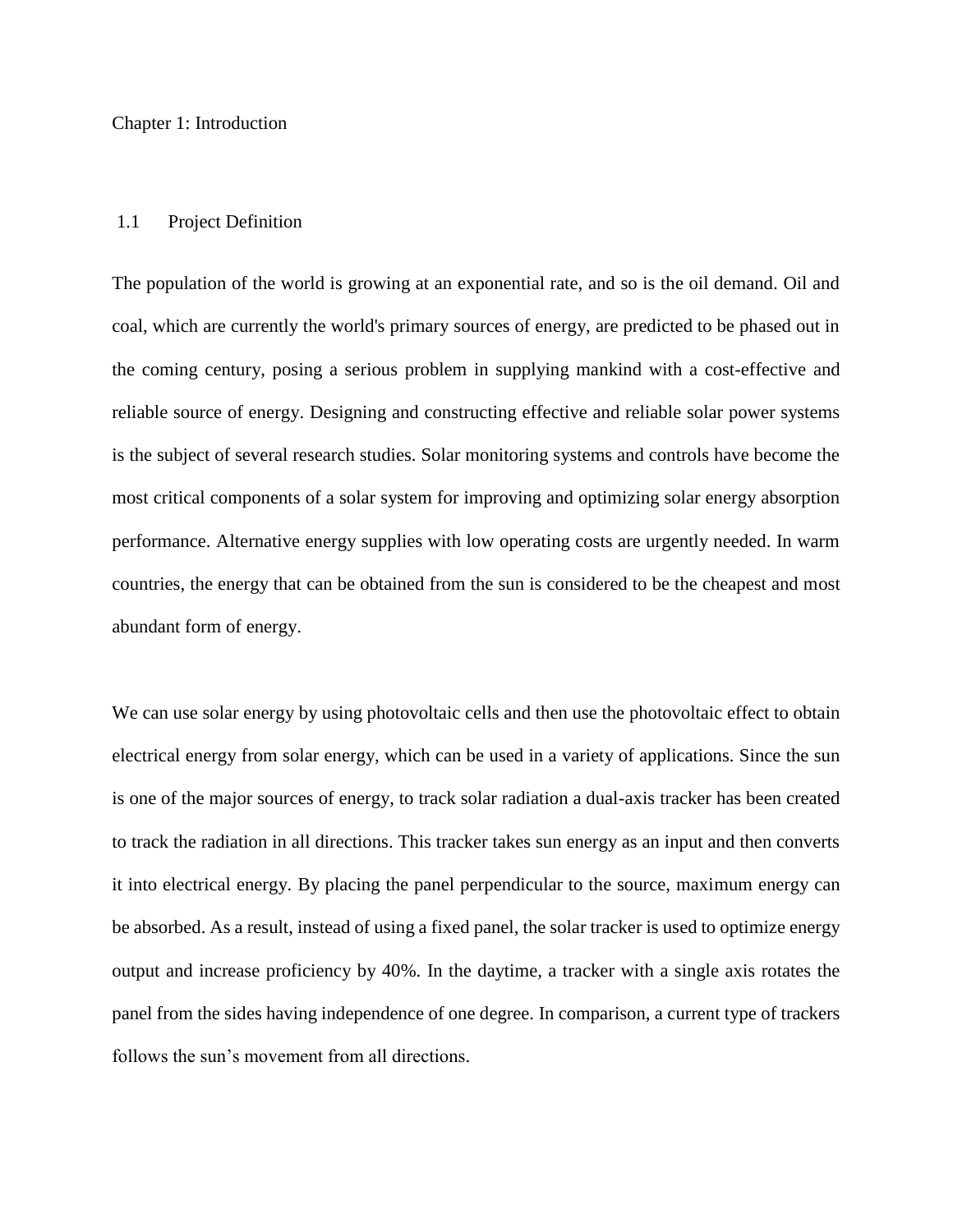We're combining a dual-axis solar tracking device with a weather sensor in this project. It uses different types of sensors to detect temperature, raindrops, and humidity, and the performance of these sensors is shown on a liquid crystal display (LCD). In this project, Arduino has been used to rotate the system towards the maximum intensity of the sun. Motors operate on the instructions given by the Arduino program. Weather conditions are detected using sensors. Man has required and used Energy at a growing pace for his survival and well-being for the past million years. Solar energy has the potential to become a reliable energy source that does not pollute the environment. As a consequence, this approach is more efficient and beneficial for obtaining full capacity.

### 1.2 Project Objectives

The project's objective is to gain maximum performance by maintaining the position of the solar panel perpendicular to the solar source. The control unit ensures that the solar array remains oriented toward the sun, and the dual axis solar PV panel uses data from astronomical sources as guidance. It can be mounted in a variety of locations with minimal changes.

Using the altitude and azimuth angles as a guide, the panel's vertical and horizontal motion can be determined. The system uses mathematics to ensure the motion of DC motors. It uses a weather sensor kit (i.e. rain sensor and temperature sensor) to detect all kind of weather and display it on screen.

## 1.3 Project Specifications

 An initial flow diagram has been designed for project implementation. The power supply is providing energy to the whole system, next is the rectifier. The rectifier is used to convert AC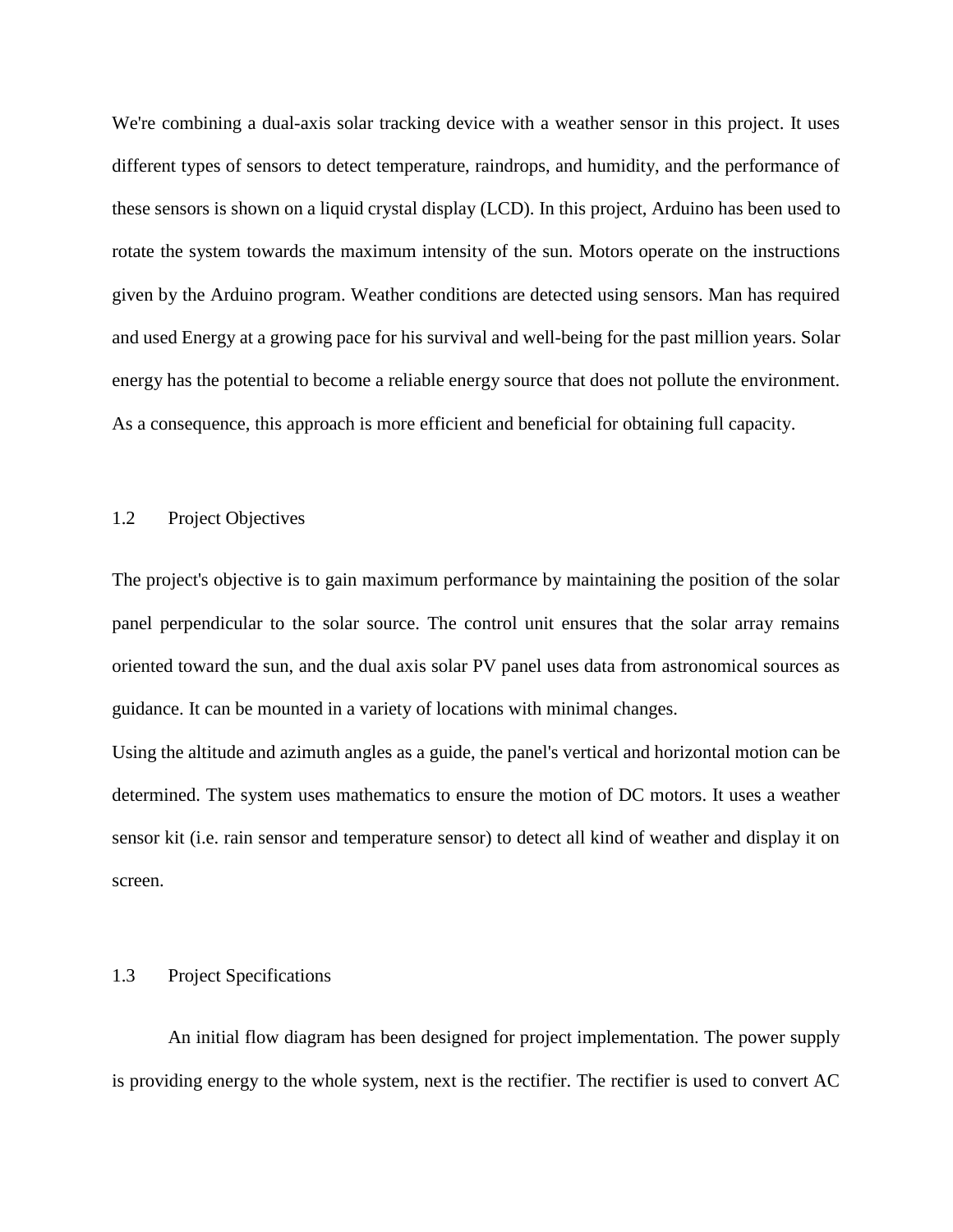to DC, the alternating current that flows in more than one direction to direct current that only flows in one direction. For reversing process inverter has been used, it removes fluctuation in current flow. Few examples of rectifiers are mercury-arc valves, semiconductor diodes, and vacuum tubes. Copper stacks and some silicon-based switches are other examples of rectifiers. A fine wire pressed against a crystal of galena served as a point-contact rectifier in early radio receivers known as crystal radios. A voltage regulator is a device that automatically maintains a steady voltage. Both positive and negative feedback options are available in a voltage regulator device. It makes use of electromechanical or electronic components. Then there is Arduino that connects sensors to the display. Following is the initial flow diagram of our project before implementation



Figure 1 Initial flow diagram of solar panel with weather sensor kit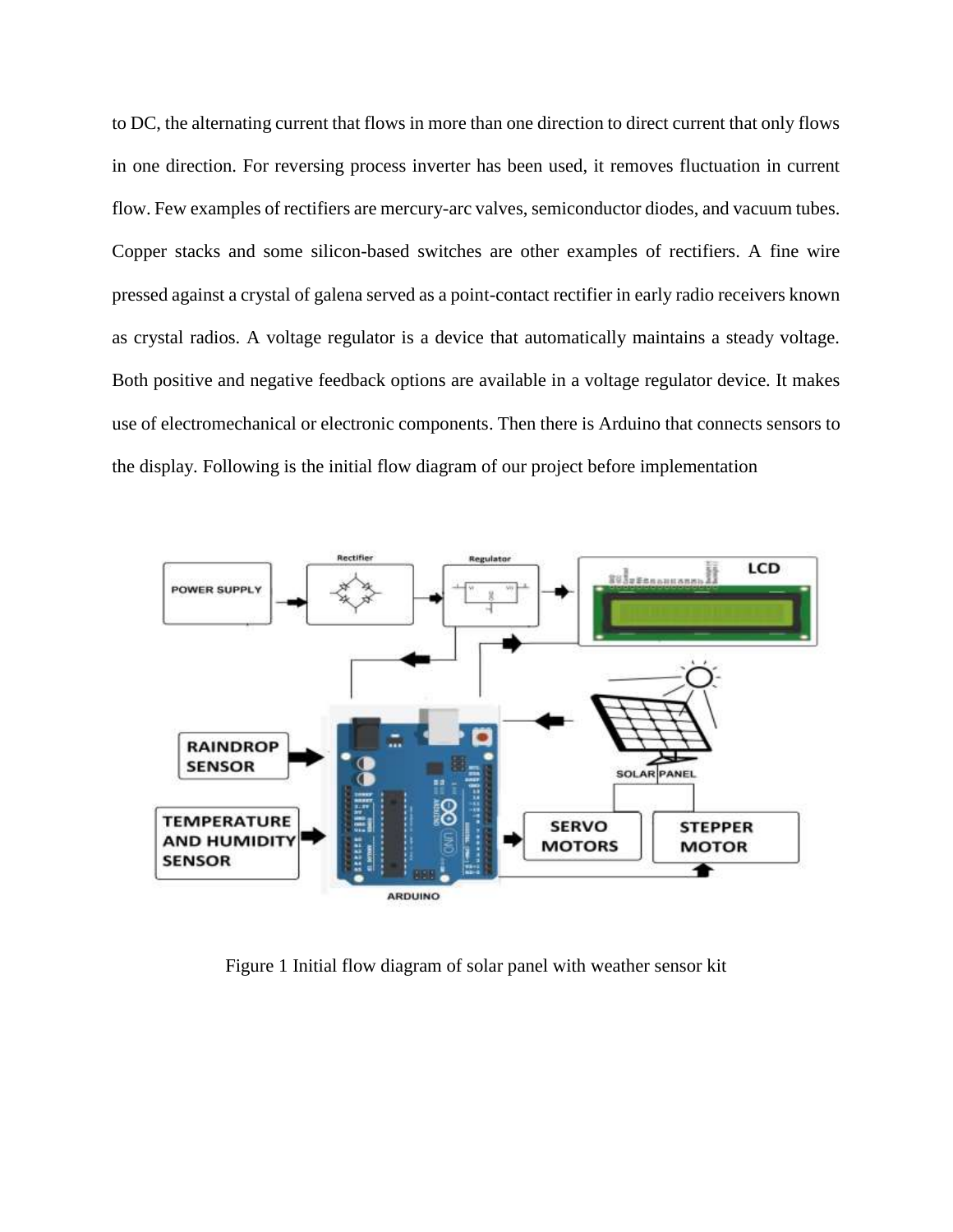## 1.4 Applications

 As nonrenewable power source assets become scarce, the use of inexhaustible assets for power delivery is growing. Day by day, solar panels are becoming more and more common. The solar panel captures the sun's energy and stores it in the tank. This vitality can be called upon when needed. This project shows how to use the vitality contained in the batteries. Solar panels must consume as much solar energy as possible. This can only be possible if the panels are still oriented toward the Sun. As a result, solar panels should always face the Sun. This project explains how a sun monitoring solar panel works. PV plates, reflecting devices, optical lenses, and other devices are directed toward solar light using trackers. Trackers are used for aligning the whole system to optimize energy output because the sun's location changes as the day progress, changes with every season, and the weather of the day [1].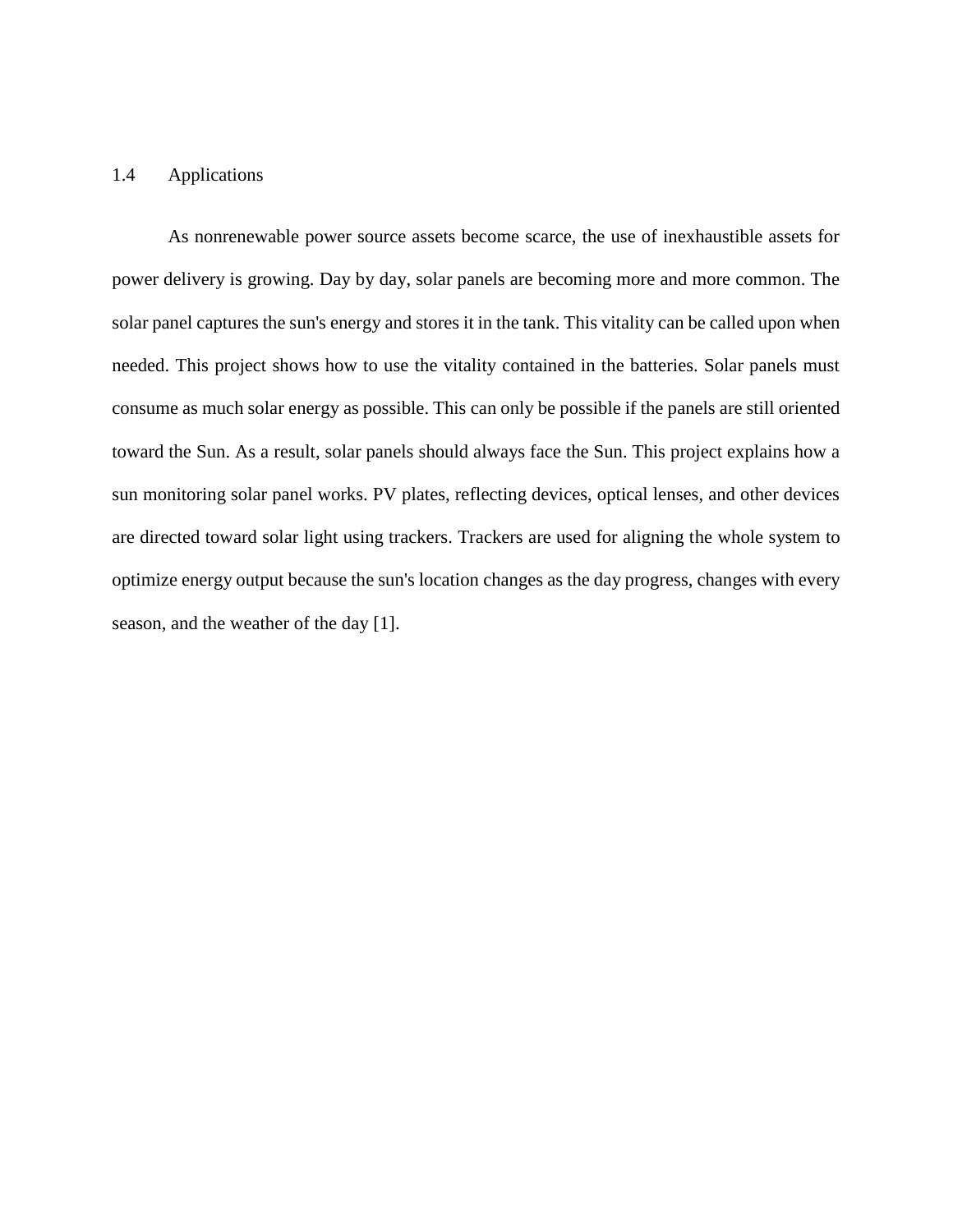Chapter 2: Literature Review

### 2.1 Project background

Sun-synchronous navigation entails rotating a robot (solar-powered rover) in such a way that its solar panel is still facing the sun, resulting in full battery charging and therefore allowing the rover to operate for long periods. Solar tracking systems are divided into two types based on their construction: single axis and dual axis. As compared to a fixed solar panel device, the tracking system increases the effectiveness of sunlight energy converted by around 30% [3]. It also has a simpler and less costly construction, making it reliable for a broad range of applications. On the other hand, the project offers greater performance on the absorption of solar energy, despite its substantial increase in construction complexity and installation cost. It has the potential to be up to 41% more effective than a fixed panel system [4]. This solar tracking system is unusual in that it uses the sun as a guiding source rather than the earth as a reference point. It also uses a weather sensor to sense the weather conditions to help generate the data of weather conditions. For example, there is a rain sensor to sense the quantity of rain and a temperature sensor to monitor the increasing or decreasing temperature of the day.

## 2.2 Previous Work

The study and investigation of collecting maximum energy from a system of the photo-voltaic array on a solar energy tractor were published in a Solar Energy Engineering Journal (Vol.133) (SAPHT). There were four to five light-dependent resistive sensors. In contrast to the horizontally fixed mode, experiments using the solar energy tracker devices revealed that 30 percent more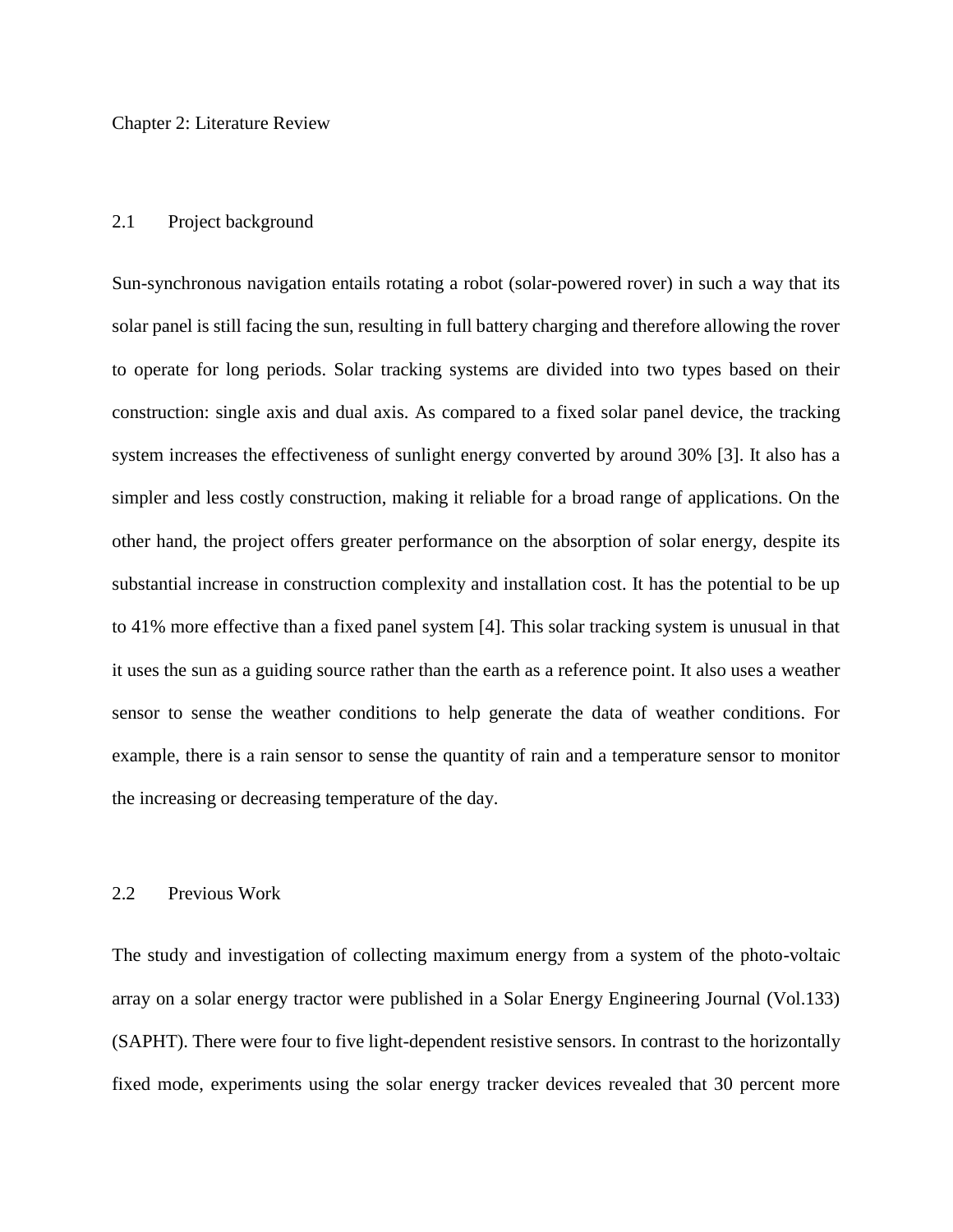energy was obtained. The sun rays were detected directly using the light detectors. As a shading system, an obstruction was placed between each pair of LDRs. A microcontroller was used to interface the hardware and software parts of the system. To drive motors and drive actuators, a power MOSFET was used. The results that were obtained at the end of the experiment showed that the system was reliable and effective [2].

A single-axis solar tracker tracks the movement throughout the day i.e. from east to west, whereas a dual-axis tracker also tracks the seasonal declination in the movement of the sun, according to the International Journal of Scientific & Engineering Research, vol. 3, 2229–5518. Concentrated solar power projects concentrate a broad area of solar energy through a narrow beam of trackers i.e. lenses or mirrors. Using the photoelectric effect, PV transforms light into an electric current. The conversion of sunlight into electricity is known as solar power. On regular days, test results show that tracking solar plates have a 26 to 38 percent higher power efficiency than fixed plates. And it varies to some degree on cloudy or rainy days [3].

Mirdanies et al. [7] have defined the tracking mechanism and command circuitry. A parabolic through a single alignment solar power plant system was used to incorporate this solar tracker system. A simple and low-cost tracker device was used in this research study that is made of a blend of a tracking device and a sensor for the light. The sun's location is first calculated in this method using a calculation centered on a timing system. Concerning the west-east direction, the sun track was thought to be a track that is half a circle with sunrise at 0 degrees and sunset at 180 degrees. The entire track angle of the sun was divided by the time of sun movement to get the sun movement angle per second. In addition to this straightforward estimation, the sun's approximate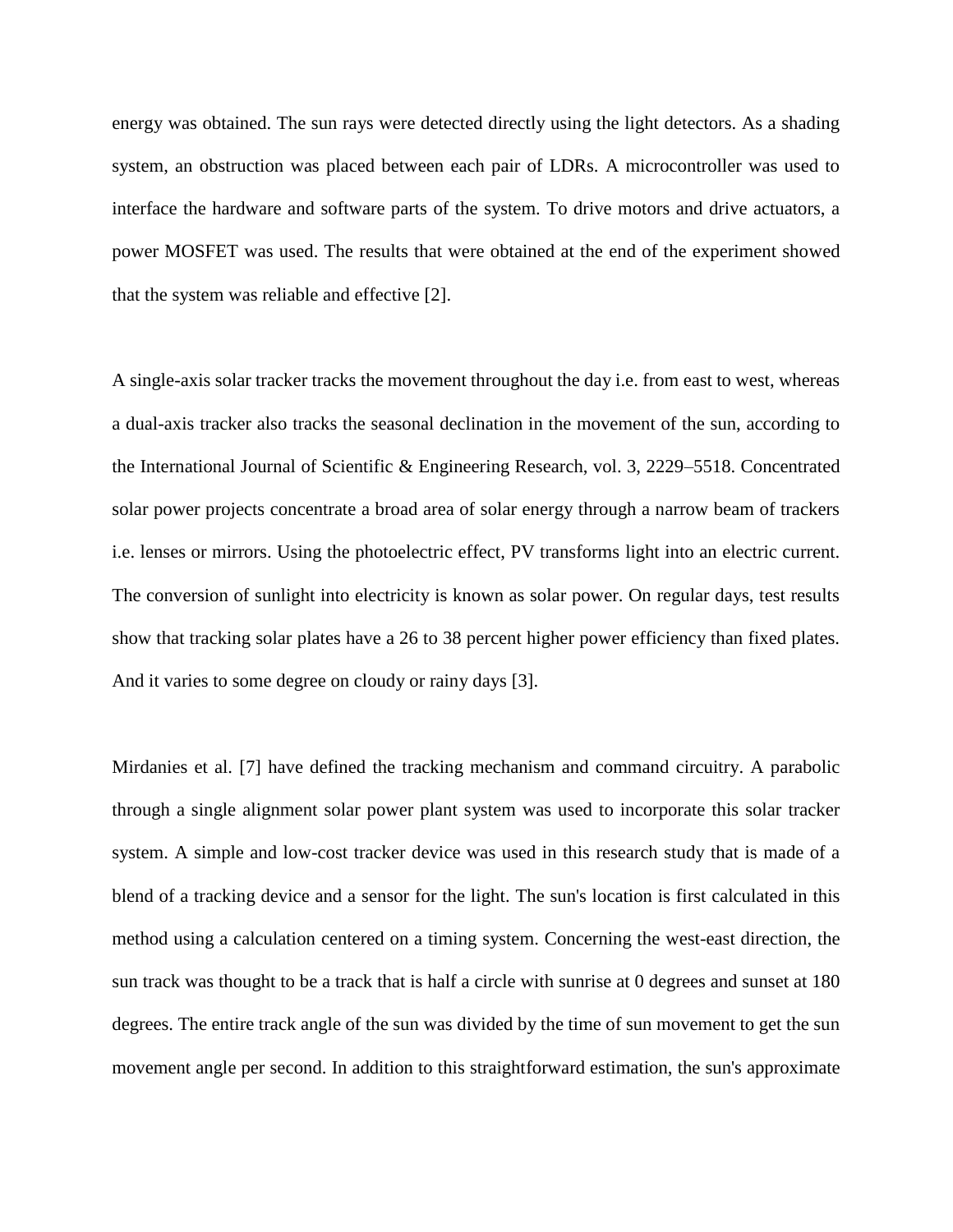location at the time is then corrected using input from the LDR sensor. Mirdanies et al. [8] suggested an upgrade to the previous system. Further set of rules were used to detect the time of dawn and dusk to the worldwide location and time in analysis. The ideal angle that is vertical to the location of the sun is then analyzed by separating the solar tracker by the above determined periods of sunrise and sunset. It has one a alignment tracker centered on dawn and dusk times estimates and a feedback system. Corresponding to the model results, when compared to previous techniques that were tested, the system produces satisfactory results with time error ranges of less than 0.1 seconds in calculating dawn and dusk times.

The localizing of the sun concerning the movement of earth can be defined by two different angles concerning specific earth coordinates: azimuth angle and elevation angle.

A dual-axis tracker mechanism for controlling both angles i.e. azimuth and elevation angle of the panel needs improvement for maximum solar energy absorption. It is capable of increasing sunlight obtained by nearly 10 percent as contrasted to a single-axis tracker. Mirdanies et al [9] performed a report on the design and the model of an immense process that calculates the ideal angle of elevation of a solar panel, and the findings were positive. The algorithm generates a StDev error of around 0.15 degrees, according to the results.

Research has been carried out on visual camera-based solar energy detection done [9] to explore further alternatives for supporting dual-axis solar tracking systems. It uses image processing to localize and monitor the location of the sun when it is sunny and there are no clouds. A highresolution camera detected the location of the sun in this project. The basic goal of the image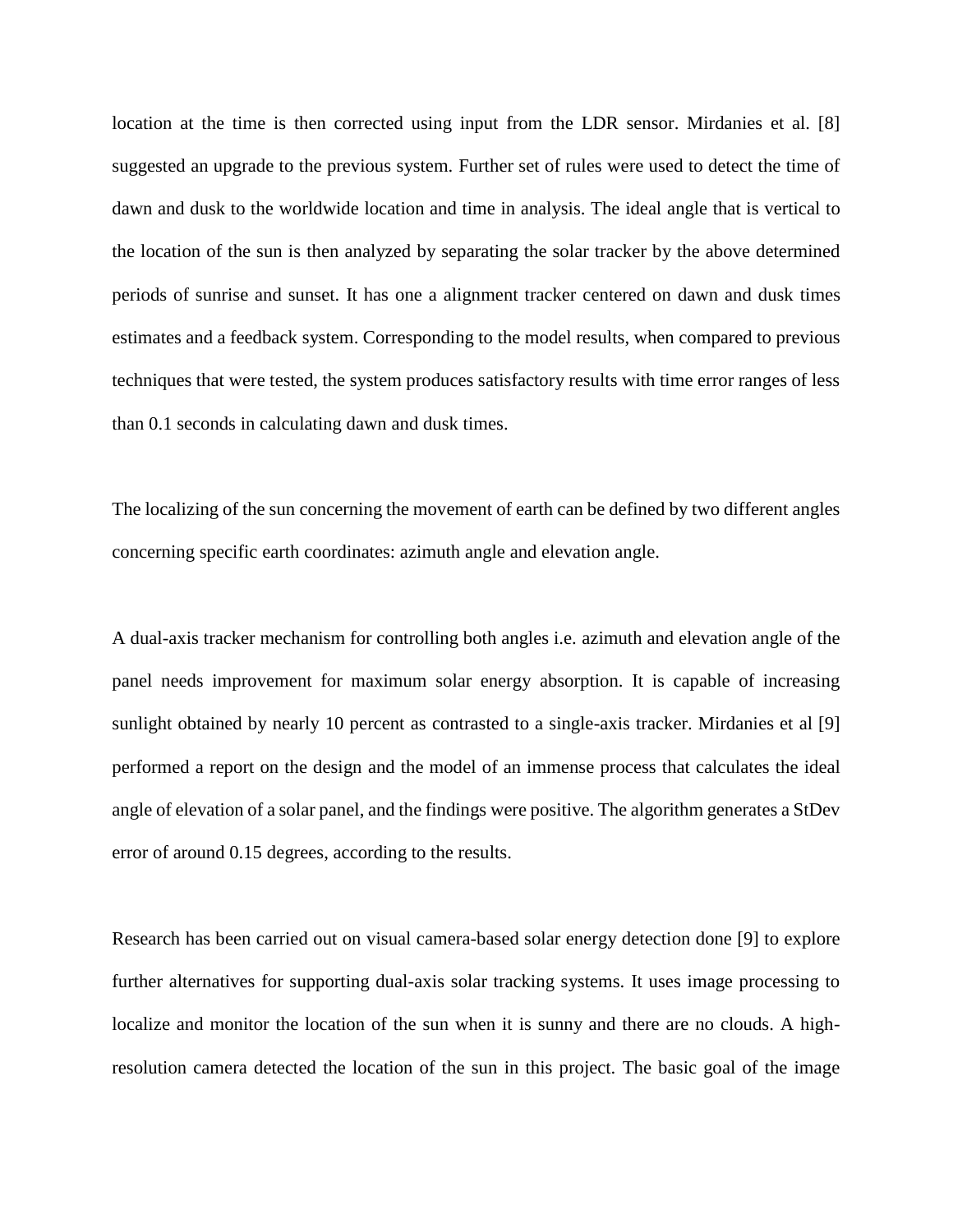processing method was to identify the sunlight source from the image and determine the sun's location about the image frame. There are four main stages of the process: conversion of captured image into the greyscale image, identifying potential contours like a circle, sifting, and locating base location of the sun. The calculated center location of the sun on this correlated image frame corresponds directly to this center. The best accuracy achieved by this method has an error of around 11 pixels, according to the results. With a resolution of 3864 x 5152 pixels, a focal length of 35 mm, and a sensor size of 6.17 x 4.55 mm, the camera used in this project has an error of about 0.02 degrees.

Considering all of the previous work on the solar trackers and the algorithm behind tracking solar energy, the report proposed a combined solution of a two-alignment process and picture treating based on the recognition of the sun. The key objective of this project is to create a weatherresistant, continuously accurate solar tracking device.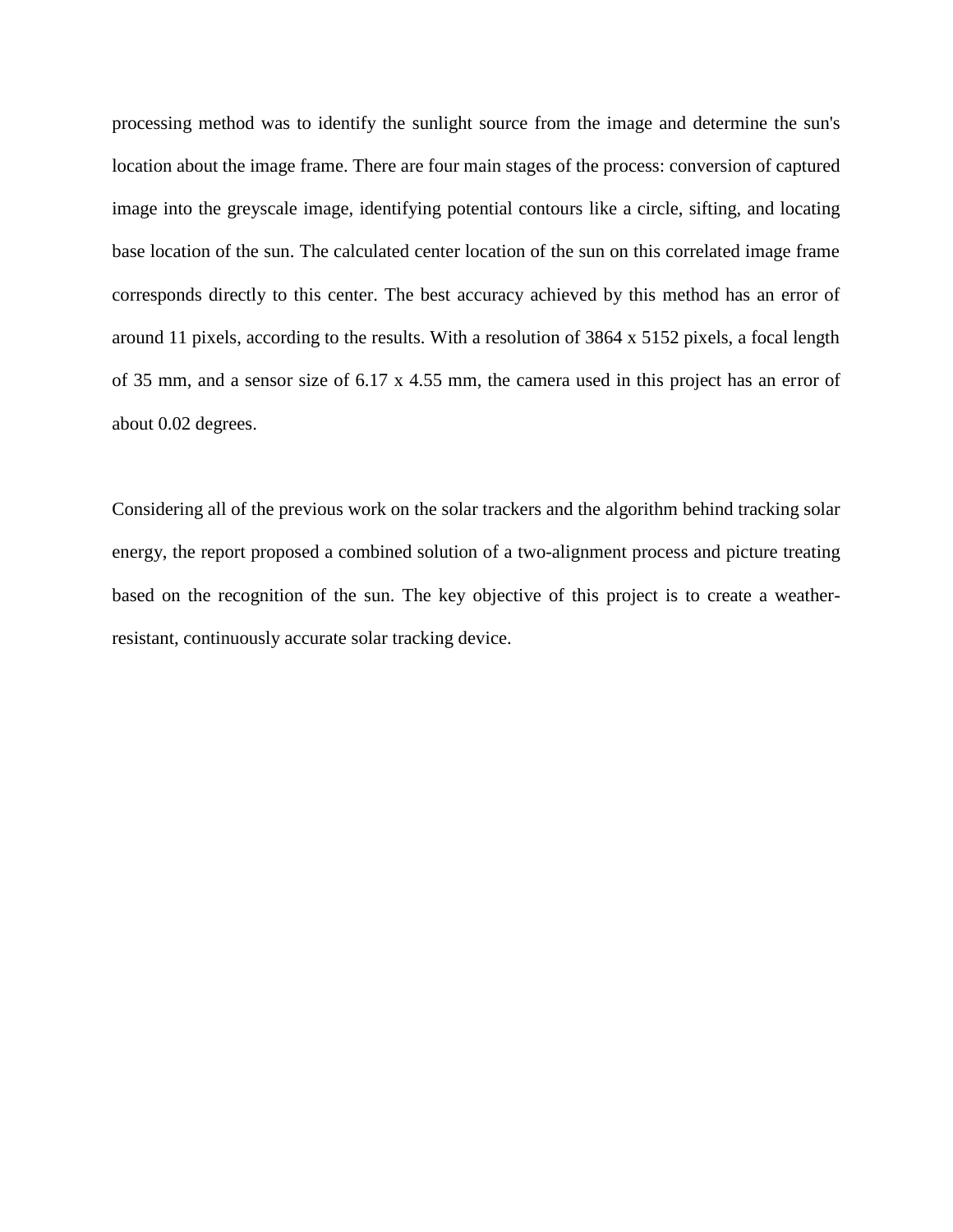## **Chapter 3: System Design**

- 3.1 Design Constraints and Design Variables
- *3.1.1 Specifications of the project*
	- i. The timing allowed for adjustment It was instructed that our project system must be able to focus on the maximum intensity of the sun in less than three-quarters of a minute.
	- ii. Power restriction The controller part of the system must use a little part of the connected battery when daylight is not sufficient.
- iii. To obtain the most amount of light, the control part should constantly monitor the angle of the sun to ensure that the panel is still perpendicular to the direction of the sun.
- iv. The controller should always check the presence and intensity of rain.
- v. The temperature sensor should always send a signal to the controller that will display the temperature of the environment on display.

## *3.1.2 Design Variables*

- i. Temperature sensor- This sensor is an electronic device that is being used to detect the temperature differences between the system and the surroundings and then translating the obtained value into an electrical signal.
- ii. Rain sensor- A rain sensor is a form of switching domain that detects the presence of rain. It operates as a switch, and the idea behind it is when it is raining outside, the switch is usually locked.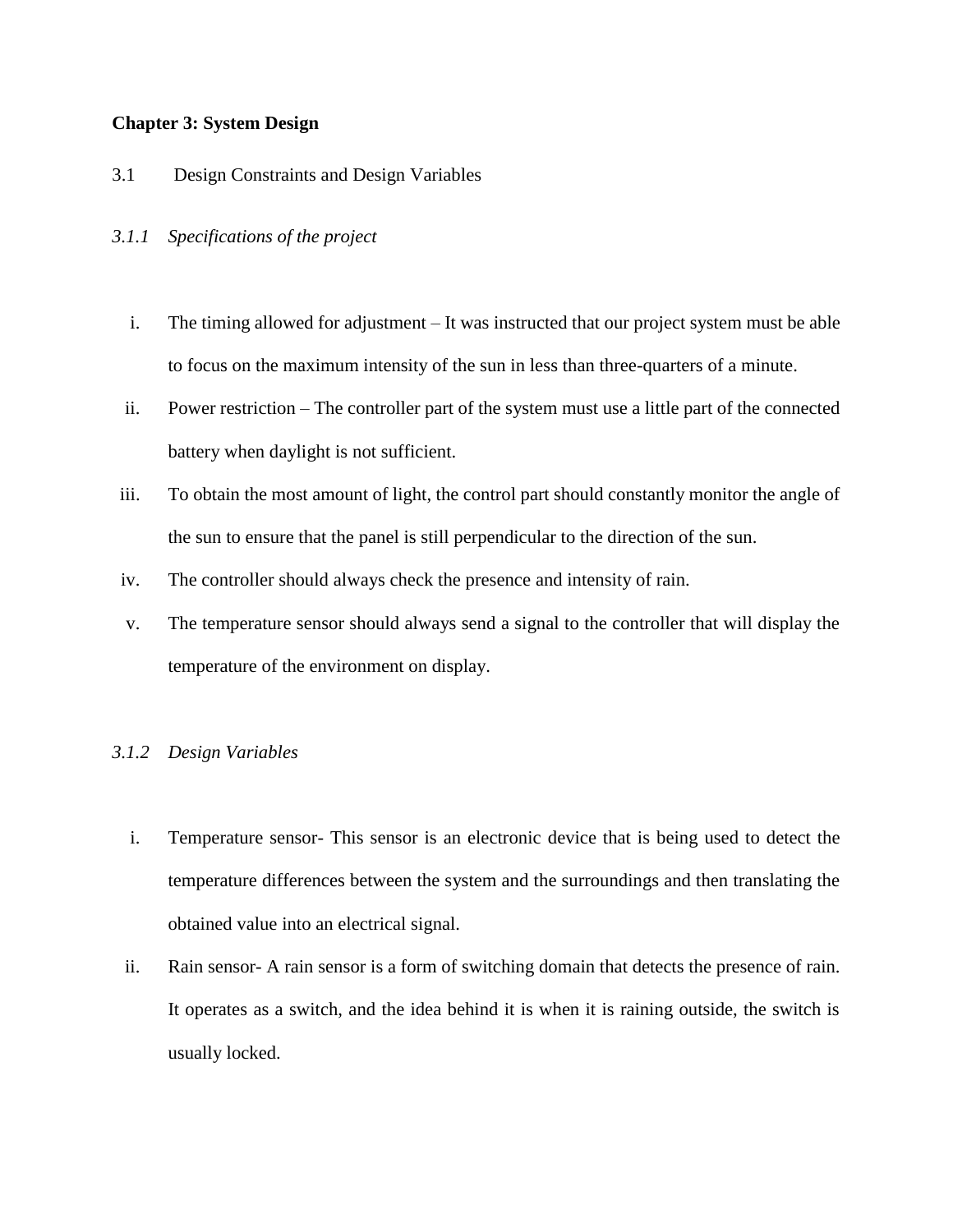- iii. Control Unit- The control unit relays information and coordinates the positioning system's movement.
- iv. Position Sensor- This sensor can be modified to satisfy the system's precise accuracy and power requirements.

# *3.1.3 Design Constraints*

- i. Time- One semester was allotted to us for the completion of the given project.
- ii. Allowed Cost-budget of \$200 was set aside for the funding of this project.
- iii. The circuit system is to be trusted for rainy days.
- iv. To control the dual-axis rotation of the system.
- v. If time allows, the additional goal is to send the output of the system i.e. the position of the system, power consumption of the system, and other outputs to the device that is not nearby.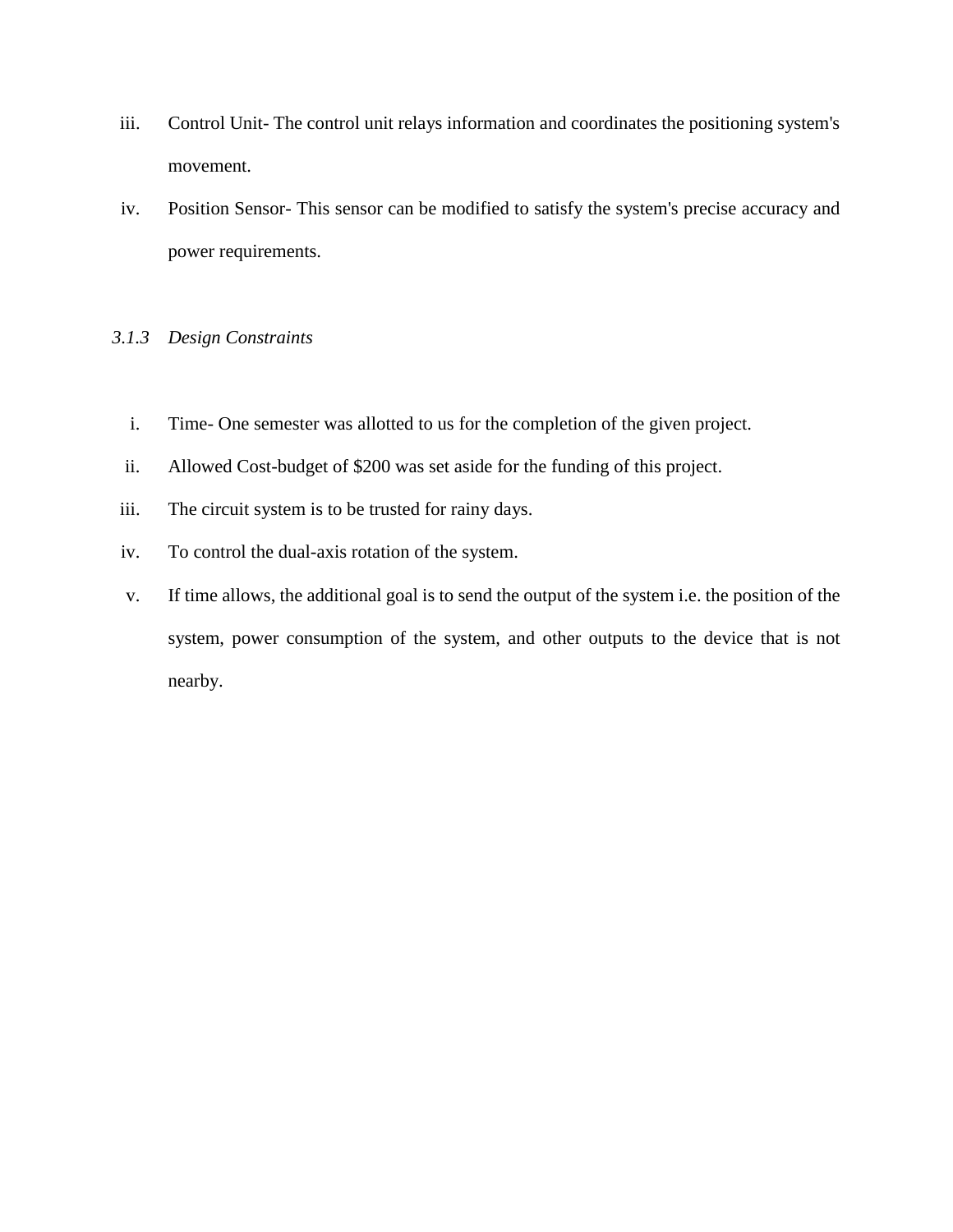## *3.1.4 Final design*

There is a slight difference between the initially proposed design and the final design of the project. It has a solar panel that will rotate with the intensity of light, a weather sensor to sense the weather conditions, and send the signal to the controller to display it on a screen. There is a temperature and a rain sensor in a kit to detect weather conditions. Two light sensors (photoresistors), an accelerometer, a microcontroller, a motor driver, a DC motor, and a motor that can run on 12V were all part of a control system. A speed-reducing gear and pulley were used to link these to the solar panel and frame structure. Figure 1 and Figure 2 are showing the images of the final design.



Figure 2 Complete design Side 1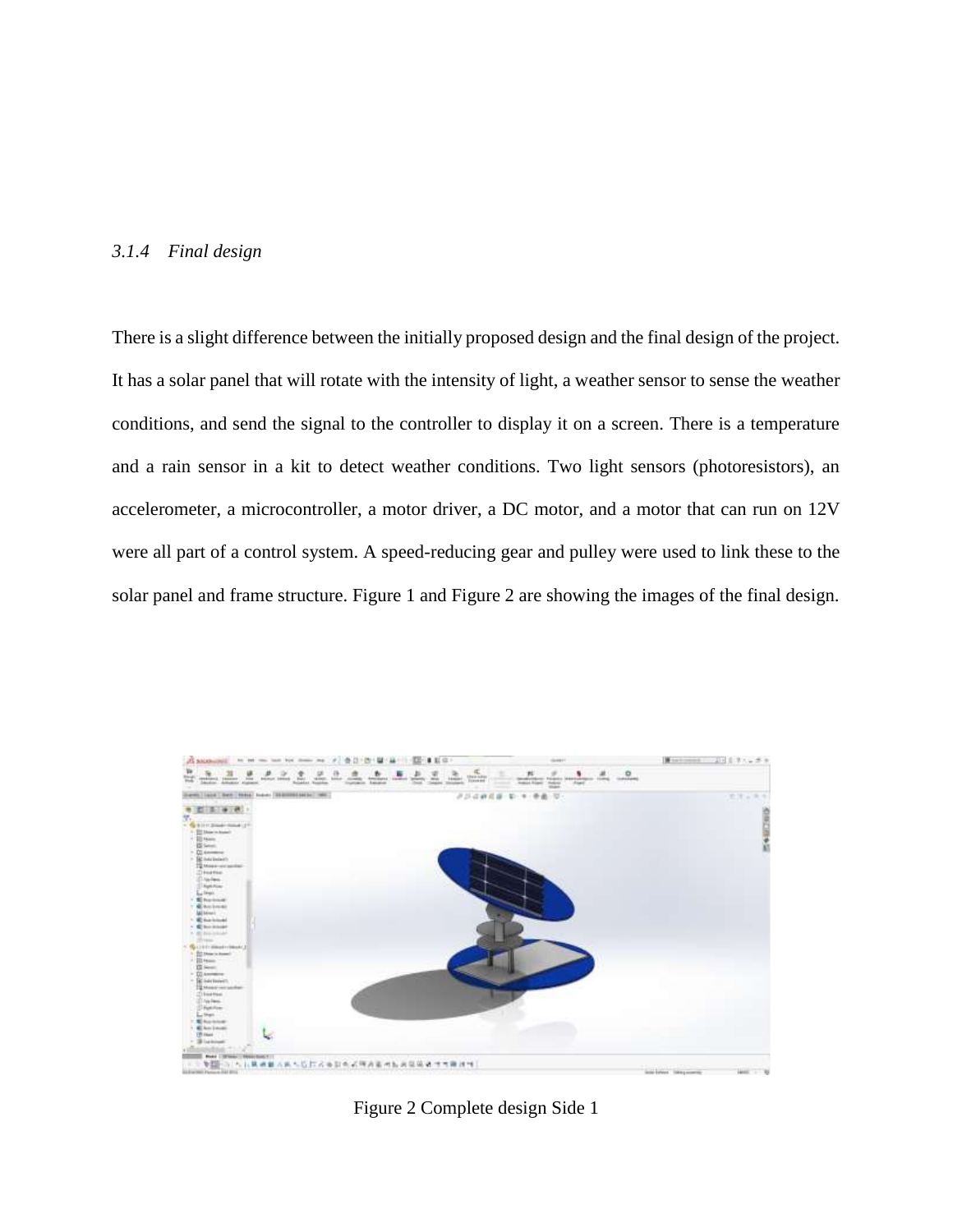

Figure 3 Complete design Side 2

# 3.4 Selection of Components

Setting up the required hardware was the initial step in constructing the tracker for our project. A

typical dual-axis tracker system with a weather sensor kit consists of the following units:

- Mounting unit for the whole system
- Solar panel to direct towards sunlight
- A DC Motor
- An embedded system i.e. Microcontroller
- Power supply
- Rain sensor
- Temperature sensor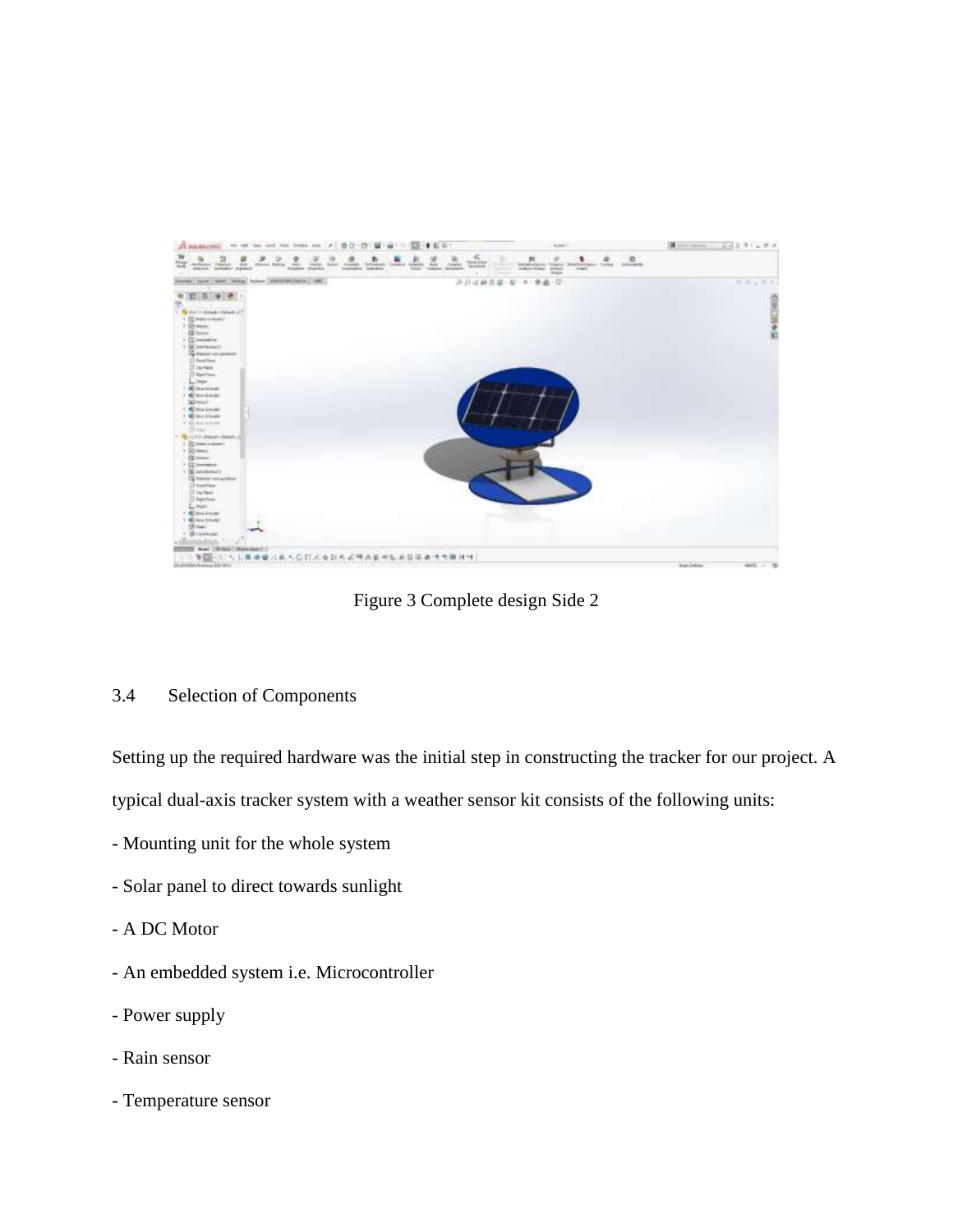- Solder iron
- Supporting and interconnecting mechanisms.

Each unit's configuration and requirements differ depending on the application, but their functions and interconnections are nearly identical. Following is the final selection of components:



Figure 4 Stepper motor

As the name suggests, the stepper motor divides the complete cycle of rotation into many small steps. Not all DC brush motors are stepper motors, stepper motors are brushless. Many electromagnets having teeth are arranged around a central gear-shaped piece of iron in stepper motors, on the other side. To turn the motor shaft, one electromagnet first provides power and this creates the magnetic attraction between gear teeth and electromagnet teeth. As a result, when the first electromagnet is turned off the next one is turned on and the process is repeated.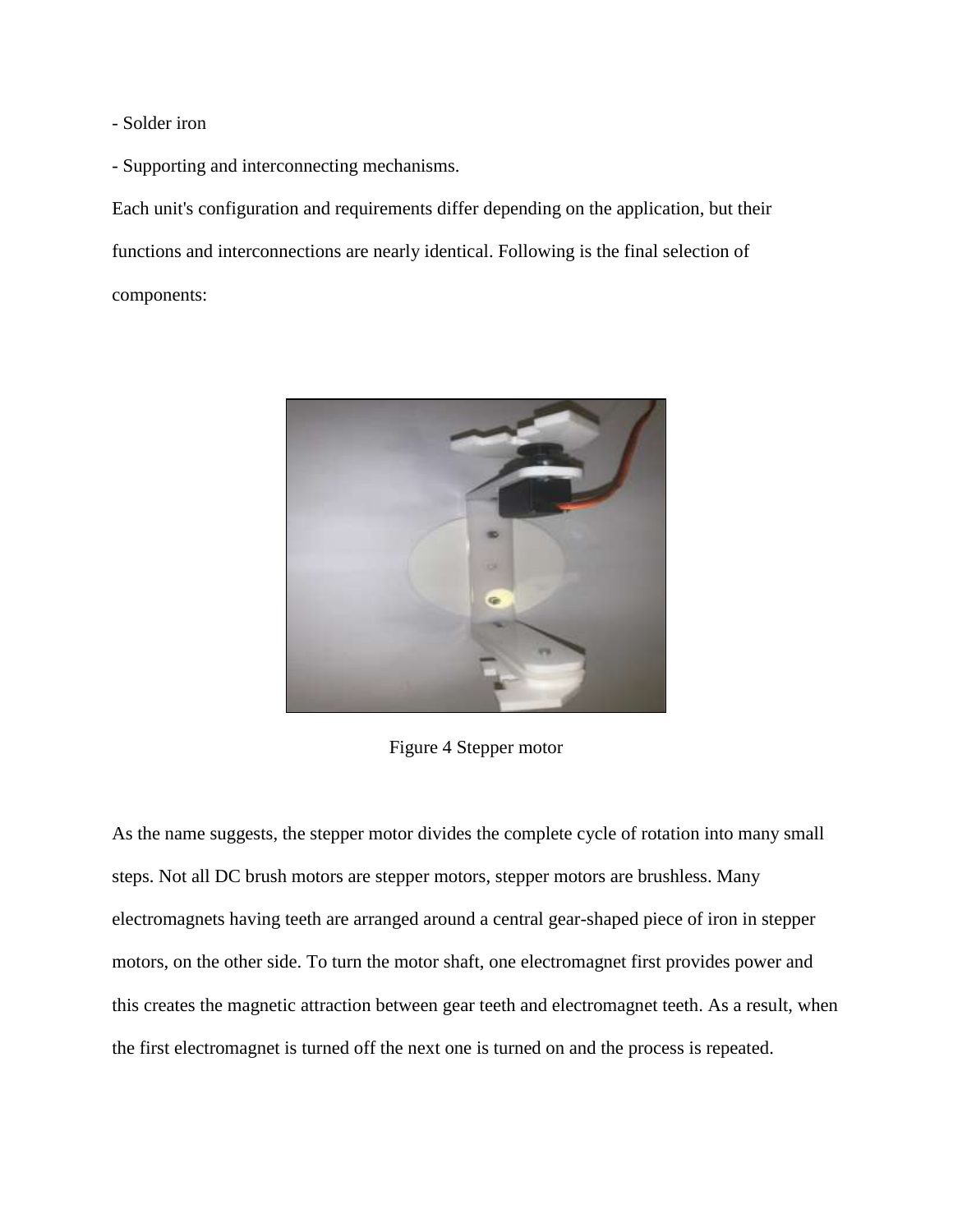

Figure 5 Servo motor

It is an electric device that is powered by a specific mechanism known as a servomechanism. , A DC Servo Motor is the one that is used as a powered system and is connected to a servomechanism. On the other hand, there is an AC servo motor that is powered by an AC source. A servo motor is used for precise position, location, acceleration, and velocity. It has a feedback sensor for better positioning of the system. In our project, it helps to rotate the system towards the maximum intensity of solar radiation.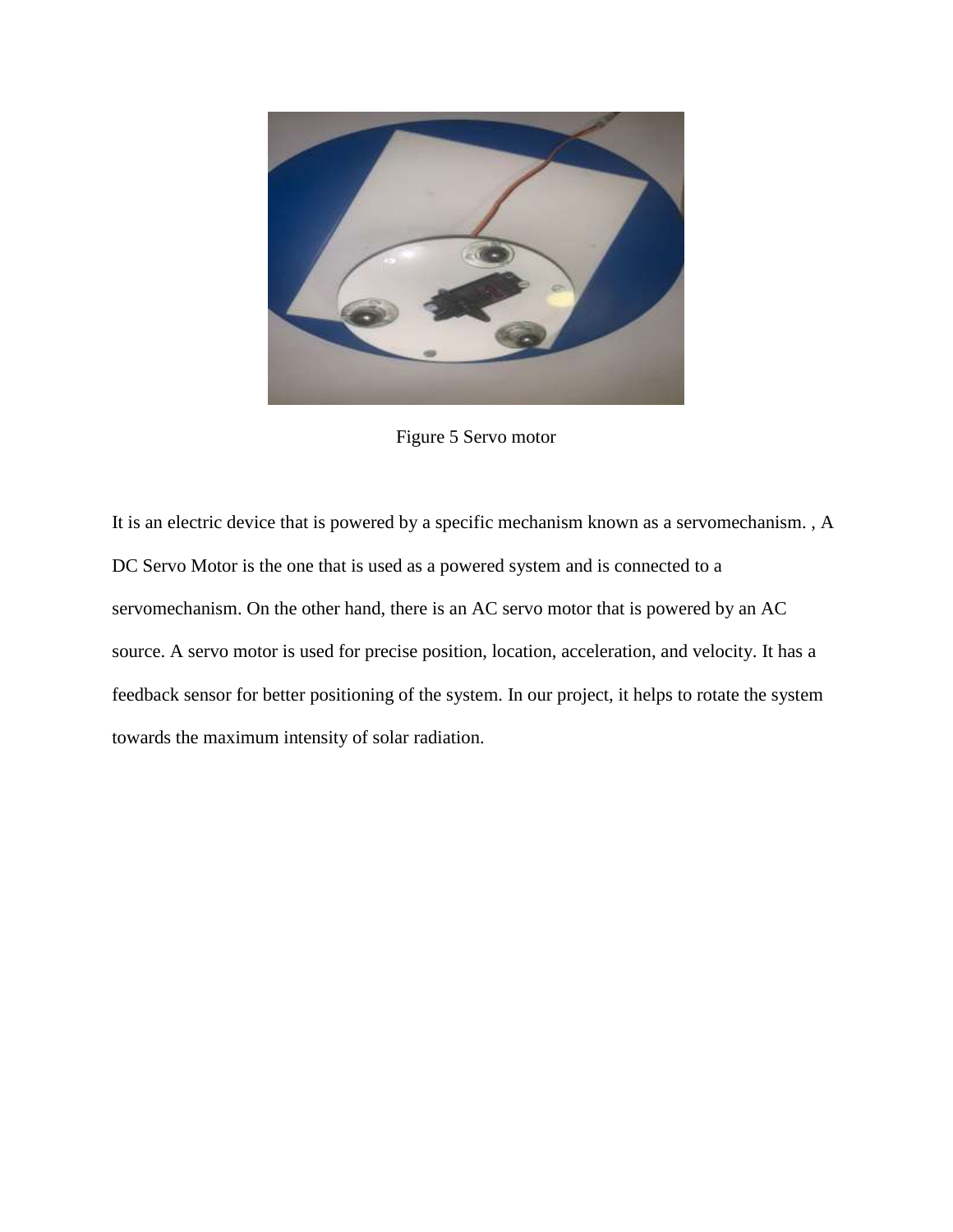

Figure 6 Digital display

The above-shown device is a device that displays the formerly processed information in a visual format. An electronic display receives input in the form of an electrical signal. It is used for displaying temperature and rain sensor values.



Figure 7 Arduino UNO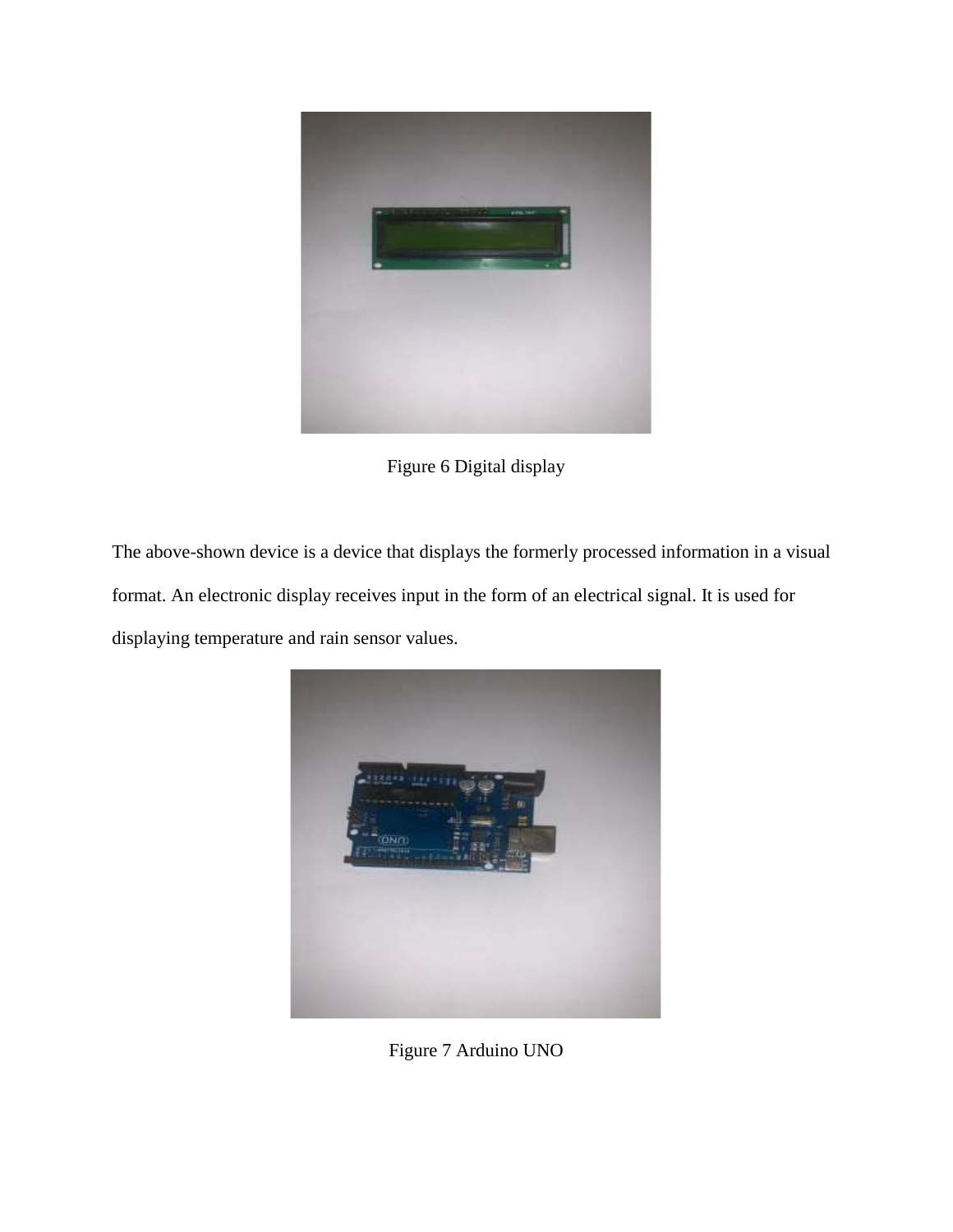It's an Atmega328-based microcontroller board created by Arduino. cc. It's an open-source platform, which means the boards and software are freely accessible, and anybody can tweak and improve the boards for better performance. IDE is the name of the program that is used for Arduino modules (Integrated Development Environment). The board has 14 digital I/O pins and 6 analog pins, allowing it to be connected to any circuit outside of the board. External devices that can be linked via these pins benefit from the versatility and ease of use provided by these pins.



Figure 8 Digital multimeter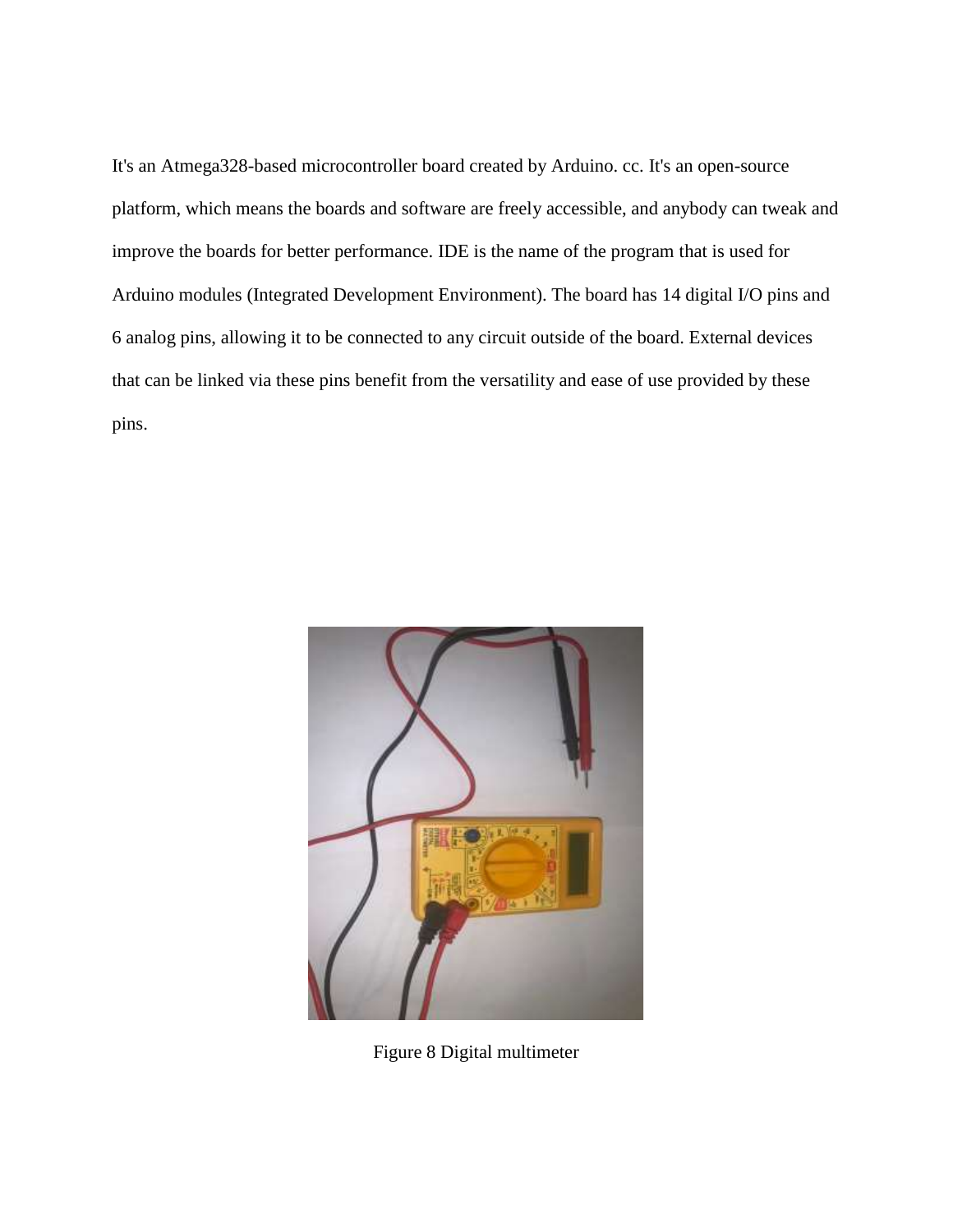This is one of the most useful devices in electronics to measure a variety of electrical characteristics. It can be used to calculate the voltage and current of the components, capacitance, and inductance of the devices, etc. The system can also be used to measure the operation of transistors, diodes, and electrical continuity. It is intended for use in a laboratory or workshop where it will be stationary. We used it in our project to detect current and voltage flow in the circuit and to check values of the current and voltage of the components to see if they are within the safe limit or not.



Figure 9 Solder iron

A soldering iron is a hand-held soldering tool. It generates heat for the solder to flow into the joint between two workpieces. An insulated handle and a hot metal tip make up a soldering iron.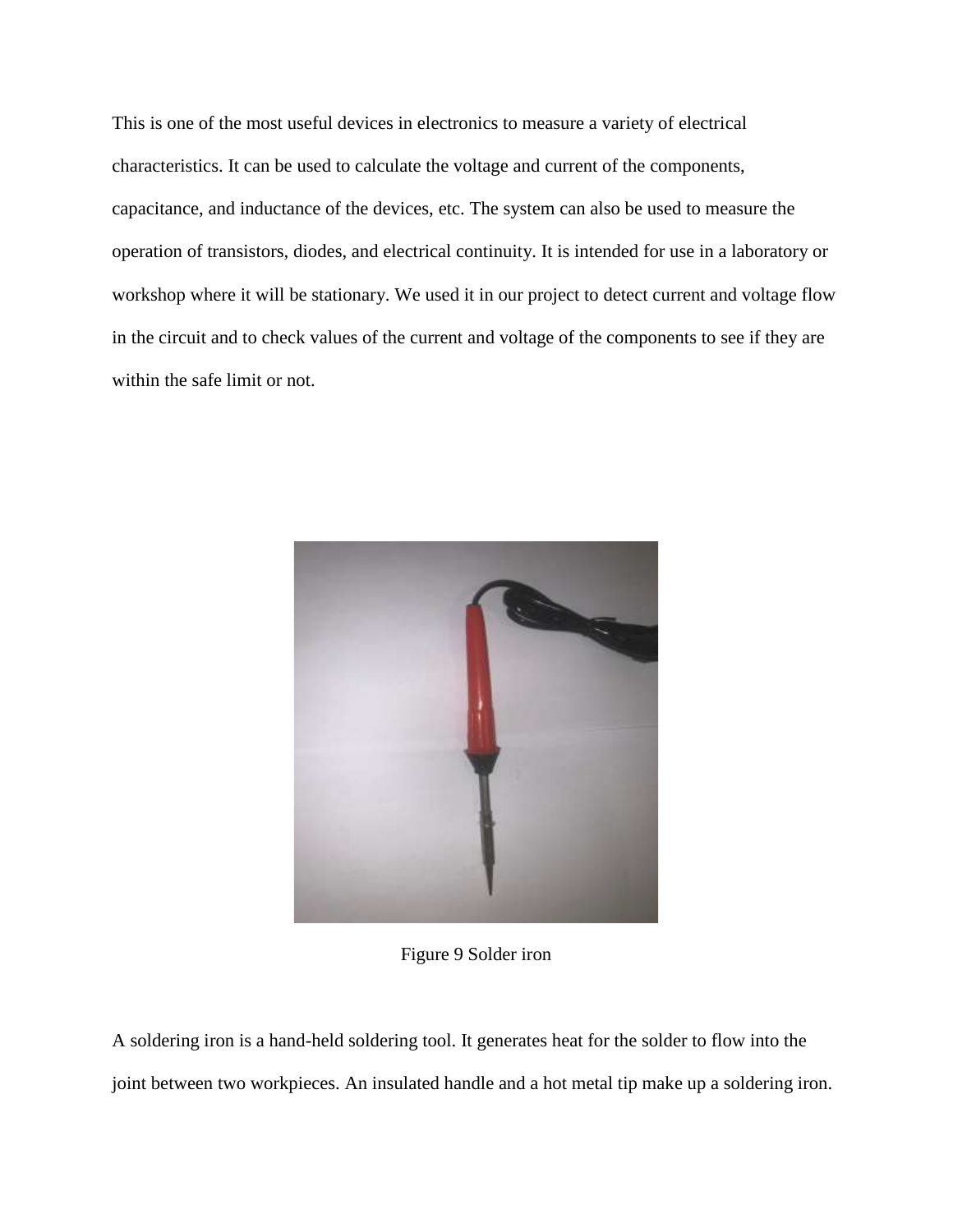We used solder iron to test the temperature sensor working. Being in contact with the soldering iron, the sensor shows a high temperature. The temperature suddenly drops while we remove the solder iron contact with the sensor.



Figure 10 Solar panel

A solar panel is a photovoltaic module. It is an assembly of photovoltaic cells arranged in a system. They convert solar energy into an electric current. It provides sunlight to the system. Photovoltaic modules produce electricity using the photovoltaic effect, which uses light energy from the Sun. The top layer or the back layer of a module may be the structural member. Mechanical and moisture damage to cells must be avoided. The output power of every module is rated by output power and that power can range from few watts to as much as 400 watts (W).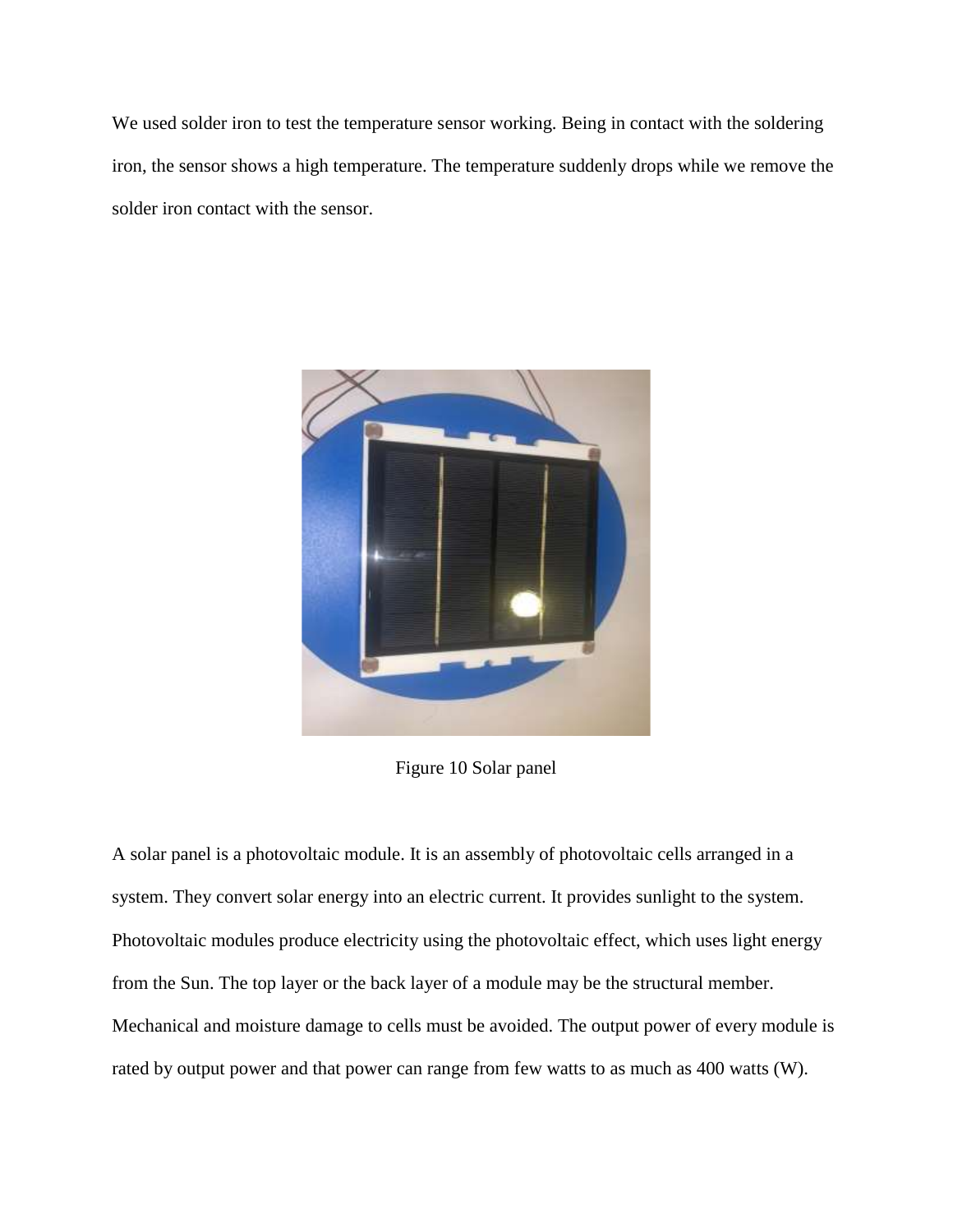

Figure 11 Charger

# 3.5 Manufacturing and assembly (Implementation)

The prototype was assembled during few weeks. The team was able to complete the initial Electrical part in a few weeks, but the team had to spend quite some time constructing the mechanical part of the project due to difficulties in selecting and locating components. Figure 17 shows the complete prototype of our project.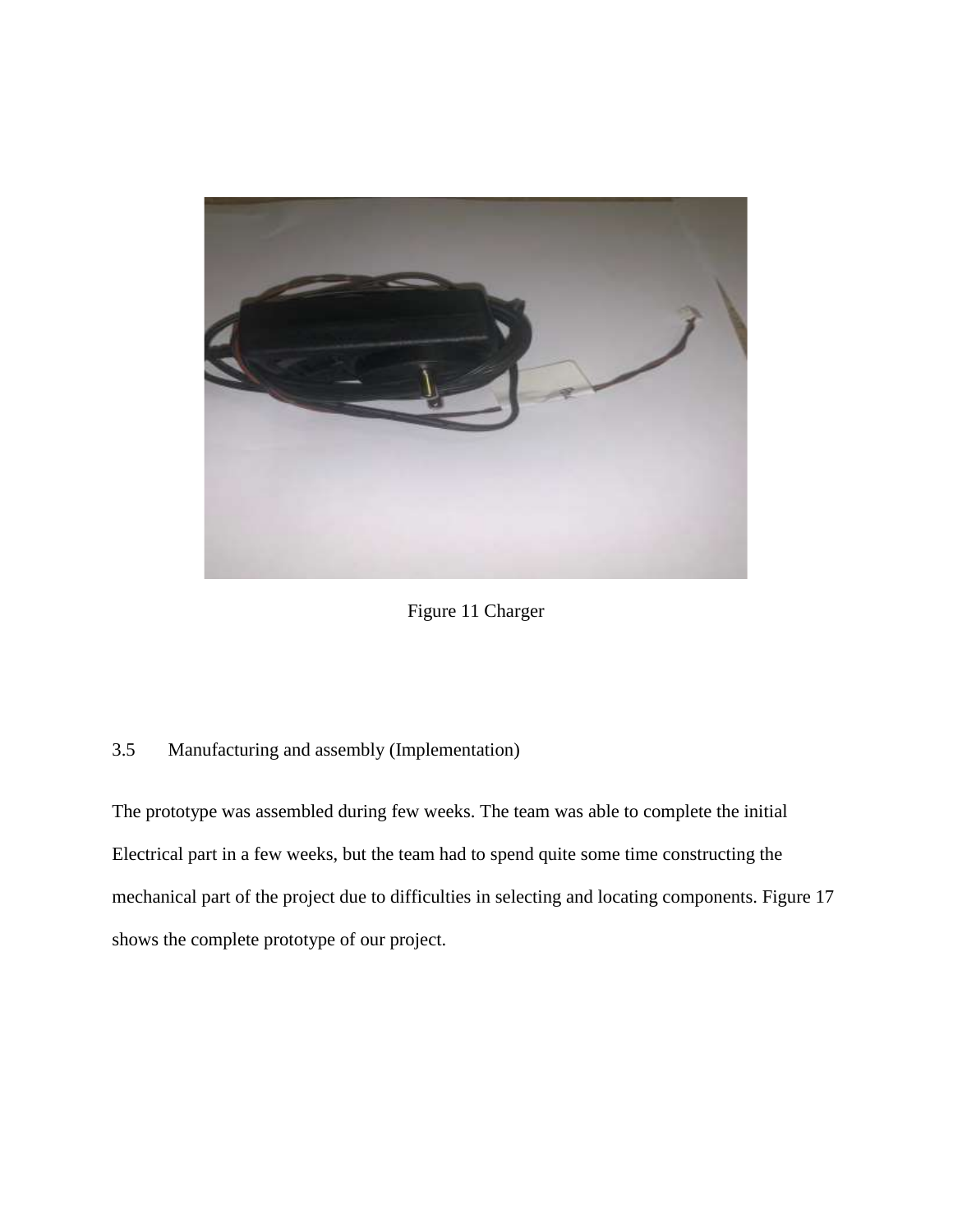

Figure 12 Completely Constructed Prototype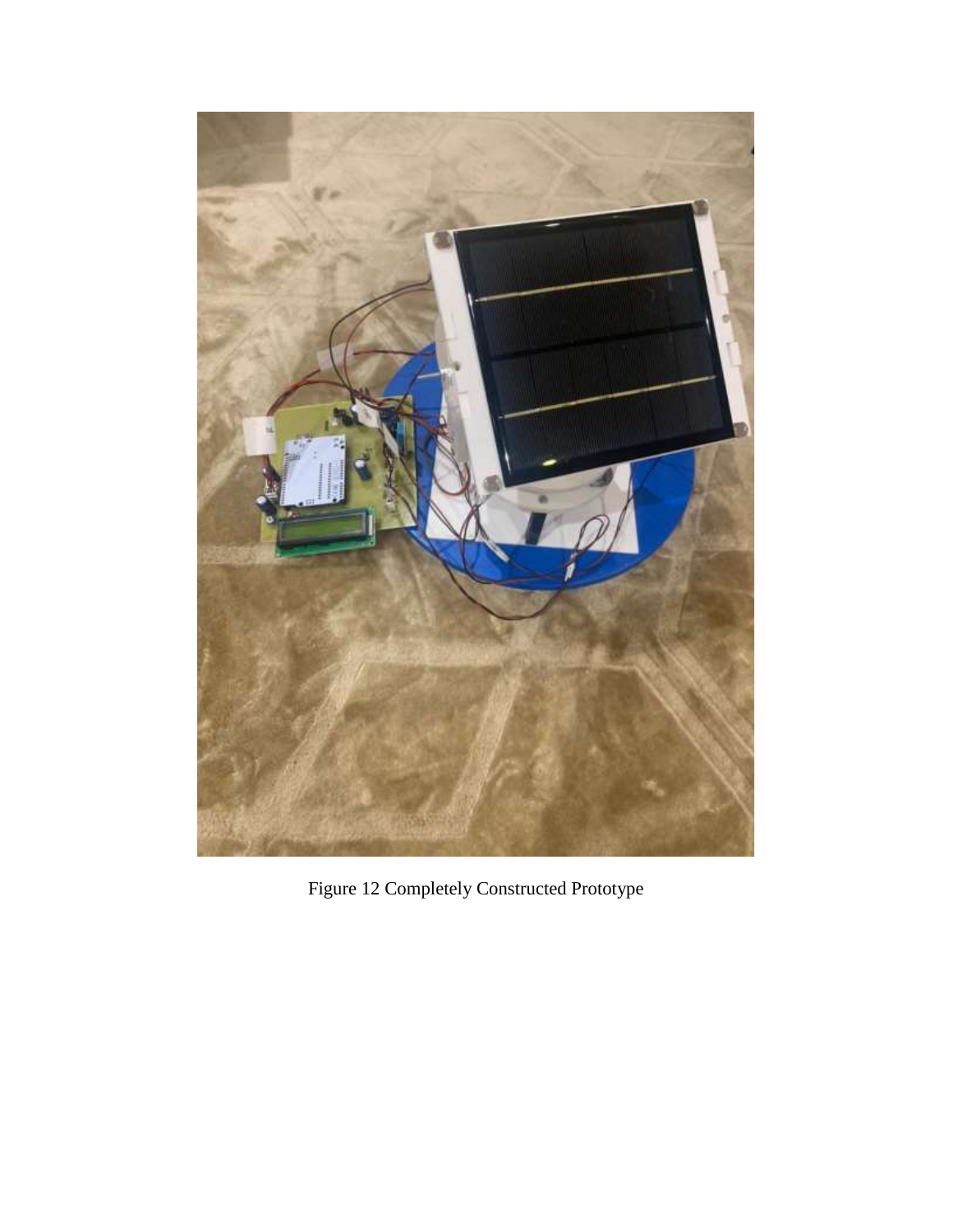Chapter 4: System Testing and Analysis

## 4.1 Experimental Setup

The project's implementation phase was carried out in conjunction with the completed design work from the previous chapter. As the main purpose of the control system is to continuously check the position of the sun to achieve the optimum power output, presence of rain, and the increasing/decreasing temperature of the environment. This can be measured by contrasting the system's current position to the solar position using microcontrollers and an accelerometer. The platform must be within 5° of the actual location of the sun. The solar panel's maximum misalignment from the light source was between 0° and 4° during experiments. The temperature sensor was tested through a soldering iron and a rain sensor with some water droplets from a glass.

# 4.2 Results, Analysis and Discussion

Since the photosensor, we used can work with any form of light that is visible, initially, the prototype was tested indoors using a light bulb as a light source. The system was successfully able to rotate with the direction of light and was keeping itself align with the light source. Due to the characteristic of the LDR photosensor, light detection had a slight delay, but this is suitable for solar PV applications since the sun travels slowly and steadily during the system's operation. The unit was able to identify and track the motion of an indoor light source during the functionality test. This was valid for both indoor and outdoor lighting (from a floor lamp) (sunlight). The tracker made proper use of the stepper motors, allowing the PV panel to rotate in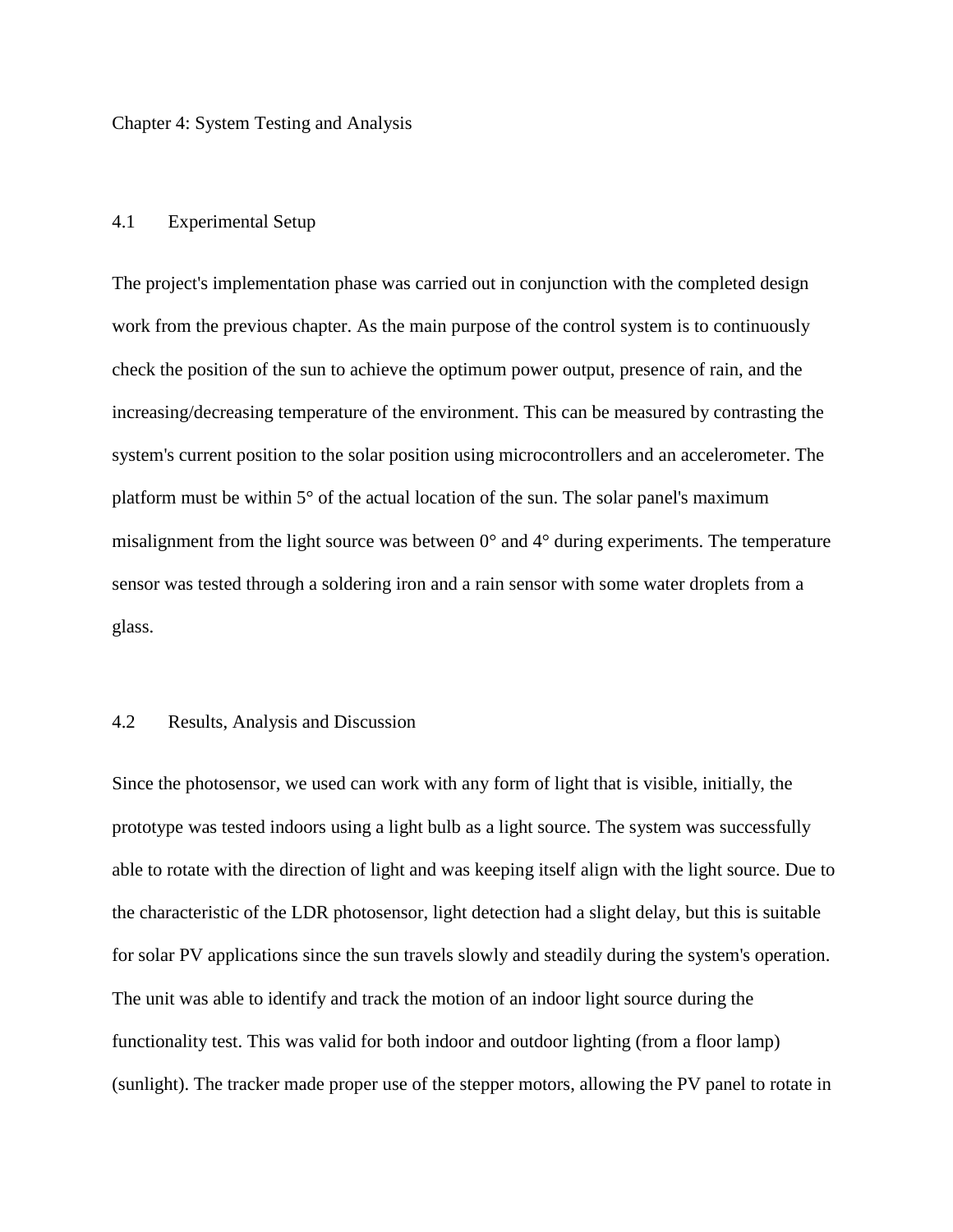a broad range of directions, as planned. Below is the demonstration of a tracker as the effect of light falling on it.



Figure 13 Demonstration of solar tracker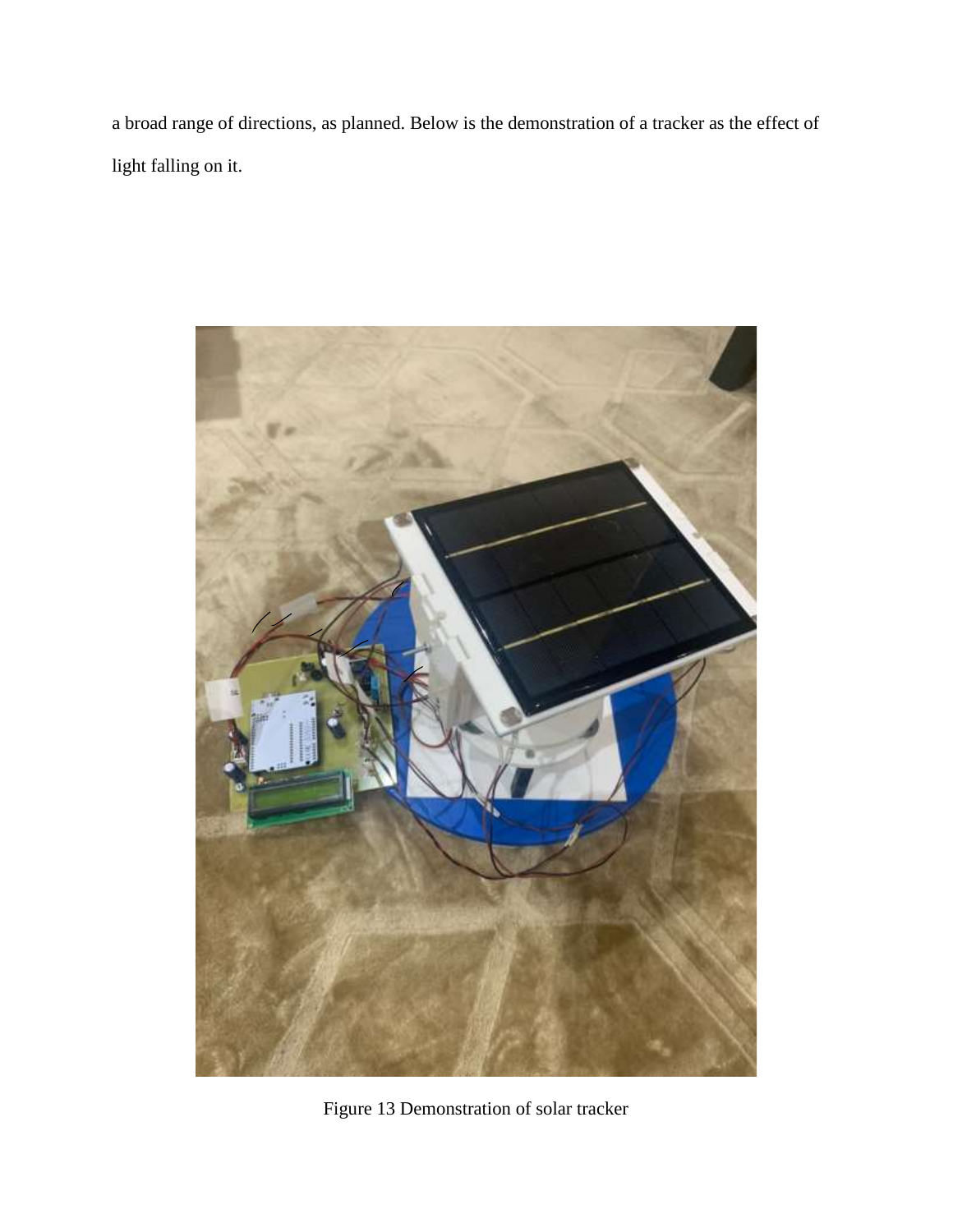Figure 21 demonstrates the function of the rain sensor. As the water drops on the rain sensor, the value of rain is changing on the digital display. Figure 21 and Figure 22 show the changing value of rain with the increase in the number of water droplets.

To check the functionality of the temperature sensor, solder iron has been used to raise the temperature of the system. Below is the figure attached that are demonstrating the changing value of the temperature on the display, as the temperature of the soldering iron is increasing.

However, the solar tracker was far from ideal, with defects and limitations. The blocking of motor cables was a major error in the initial implementation. Twisted cables restricted stepper motor rotation and sometimes stopped the tracker from operating. With the addition of additional measuring hardware and improvements to the microcontroller software, this issue was addressed in the updated version. While a complete solution to this problem necessitates rearranging the motors and adjusting the mounting layout of the control board, this method was not explored in this project.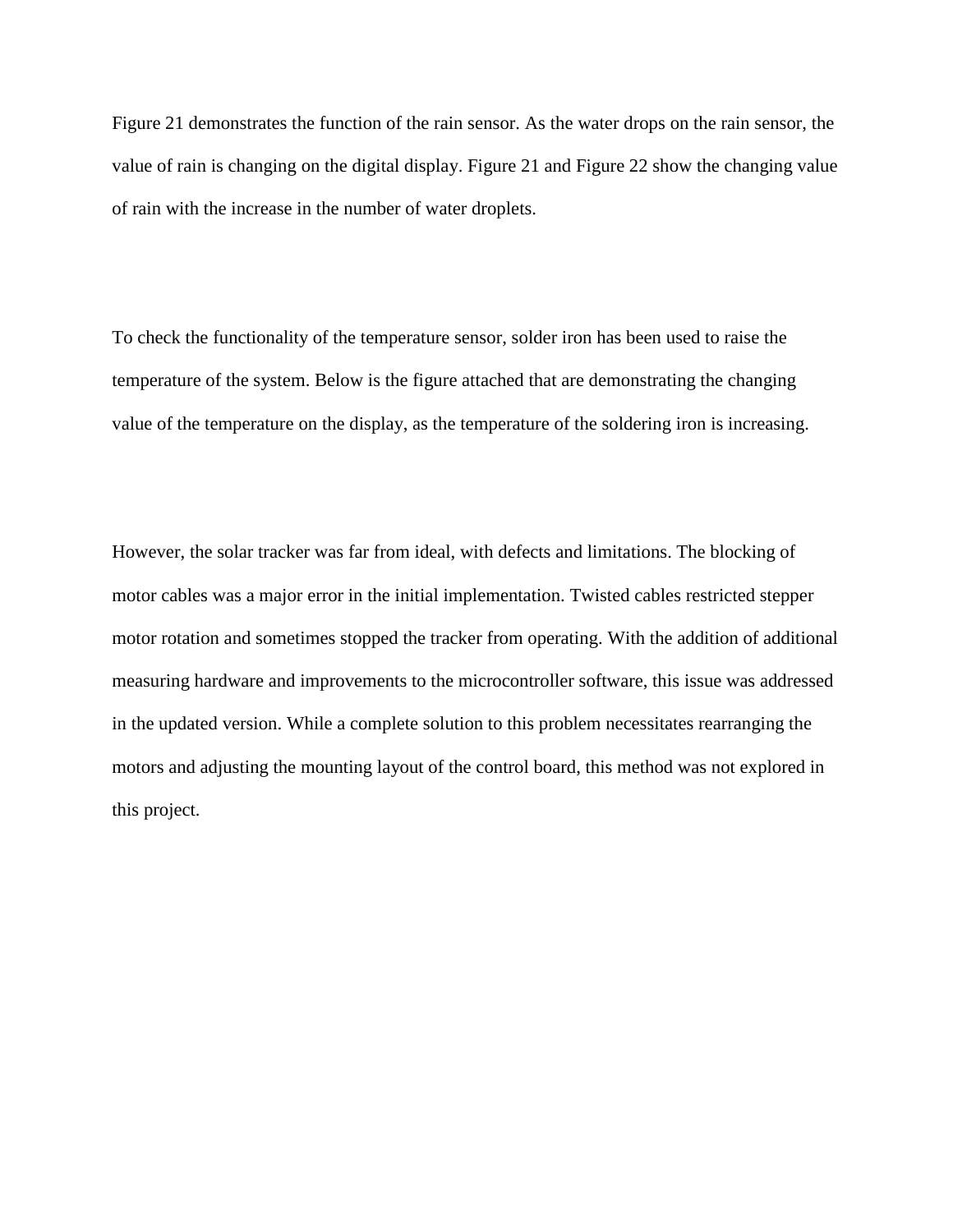### Chapter 5: Project Analysis

### 5.1 Impact of Engineering Solutions

Our project aim is to generate maximum power through non-polluting means as the sun is an enormous source of energy that has only recently been discovered. It has vast resources that can be used to produce renewable, non-polluting, and long-term energy, resulting in zero global warming emissions. Solar energy has recently been discovered to be able to be harvested and processed on a global scale, to potentially replace traditional energy sources. Solar energy has become increasingly important as the world shifts its attention to cleaner energy sources.

## 5.2 Contemporary Issues Addressed

Solar energy is chosen because it is environment-friendly, readily available, and in abundance. The research-based on solar PV technology is important in increasing the current efficiency of the energy obtained from the solar source, in line with the value of taking in solar radiations as a substitute source. One way to do this is to use solar tracking to increase the strength of the radiation received from the source [4]. While it is said to be costly, the expense can be reduced indirectly if performance is improved. This is critical for the system's long-term survival and stability, as well as the technology's long-term viability. Solar monitoring will become the most viable technology in solar energy harvesting shortly, helping to increase current capability alongside biomass and wind power generation systems. The solar electricity generation capacity in the GCC is especially high, at 300MW [5]. Nonetheless, the GCC government has committed to a long-term commitment to the production of renewable energy (RE) through a variety of funding and promotion initiatives.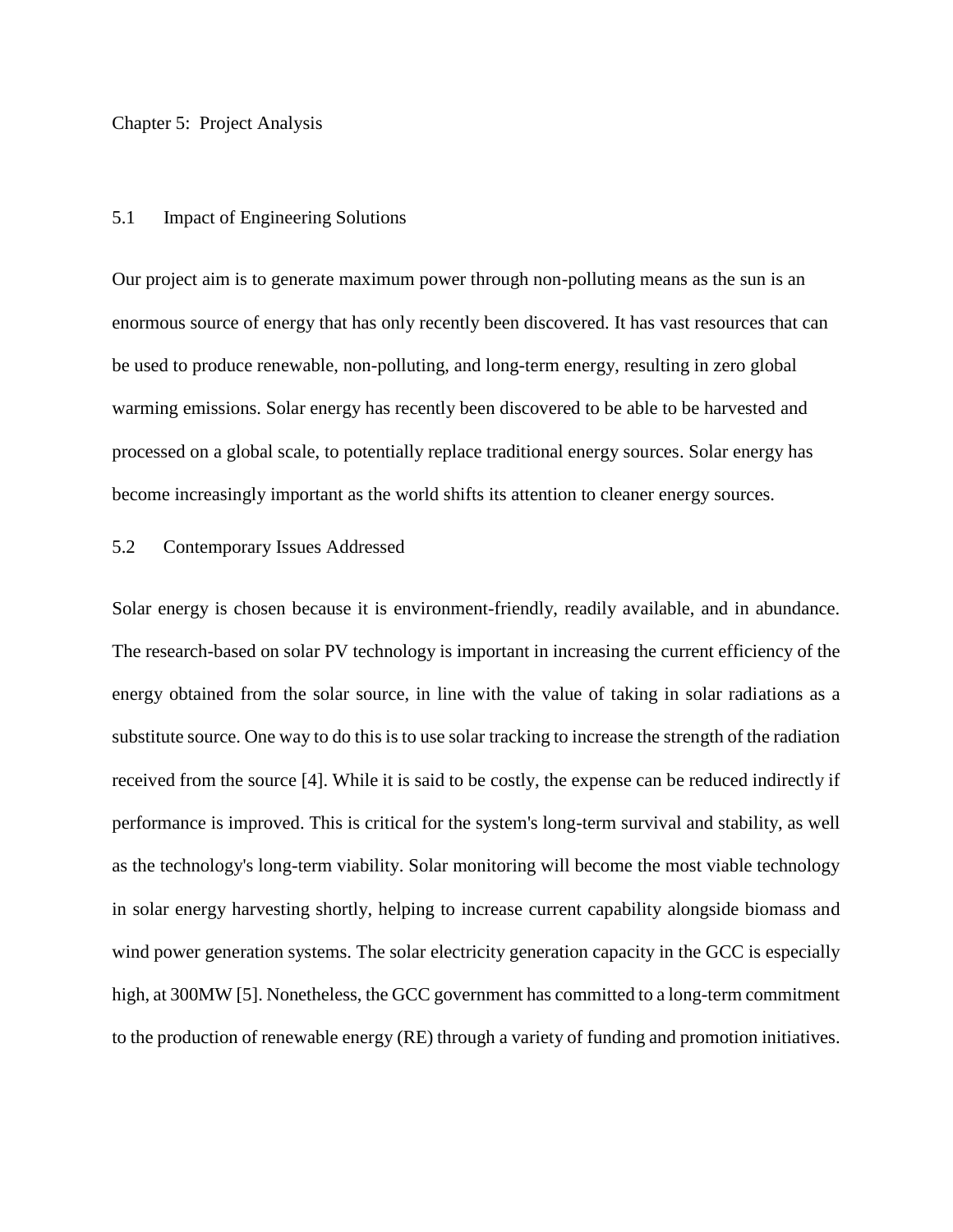Chapter 6: Conclusions and Future Recommendations

## 6.1 Conclusions

We concluded in this paper that a dual-axis solar tracker is more effective in terms of electrical energy output than a single-axis tracker or a fixed device. When opposed to the fixed system, the dual-axis tracking system gains almost 40%. And, since the tracking system used with a dualaxis tracker is more complex, it can be more costly and less accurate than a fixed system. As compared to a fixed system, the gain of single-axis tracker systems is around 28%, resulting in a balance between optimum power collection and system simplicity.

Single-axis monitoring is almost universally regarded as superior to stationary panels. Dual-axis tracking is also superior to both stationary and the normal tracker. The procedure recorded that the rise in energy extraction ranges from 12 to 69 percent; however, it seems that the 69 percent figure is underestimated. LDRs are used in almost all the procedures that have been published. However, LDRs are voltage-based, and tracking systems are highly voltage-sensitive. The use of light to frequency conversion is a precise and sensitive procedure because the frequency is directly proportional to irradiation. That is to say, it is proportional to power, especially current.

The prototype complied with all of the design criteria and specifications outlined in the Capstone Senior Design Project's previous semester. The solar panel will pivot from one extreme at 10 degrees to the other extreme at 165 degrees in 16.1 seconds at a full rotation speed. This satisfies the requirement of traveling the distance in under 30 seconds.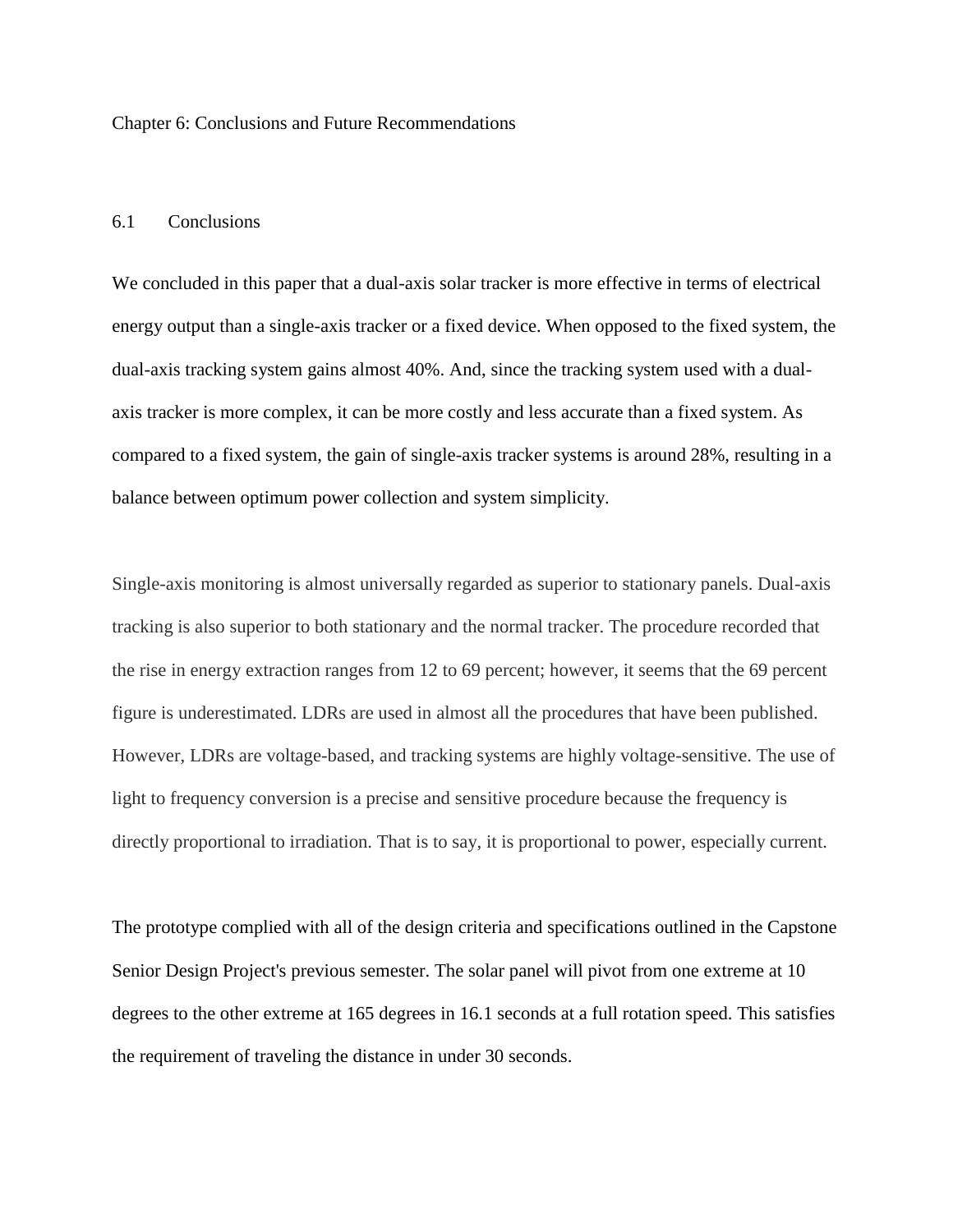Although the project was successful in developing a system with the basic specifications, there are still major drawbacks and limitations with the device's performance, as addressed before in the report. In future growth, it may be possible to overcome these limitations and boost the device's performance.

The study also revealed that it is not appropriate to continuously monitor the altitude angle in areas on either side of the equator where the altitude angle does not exceed 30°, such as our region, but that it is preferable to do off-line tracking, where four to eight movements of 8° to 10° each per year are largely adequate and more than 98.36 percent extraction can be harvested compared to continuous tracking.

The project was a success in terms of achieving its aim, which was to study and catch up with current developments in the field of energy exploitation, which I set out to do when I began it. It's an excellent resource for those working on similar systems. The expertise and experience gained from this project can be used to create a variety of applications in the future.

Different photovoltaic systems were compared in this study. To investigate the effects of trackers i.e. single-axis and double-axis trackers, the relationships between components are made based on their location in the sky, and then configure the differences from the data obtained from previous projects. The results indicate that the energy that is received by a panel with a singleaxis tracker was way more than that of a fixed panel project. It can be concluded from various studies that constructing a solar farm with single-axis tracker systems is a viable choice for generating electricity from solar energy.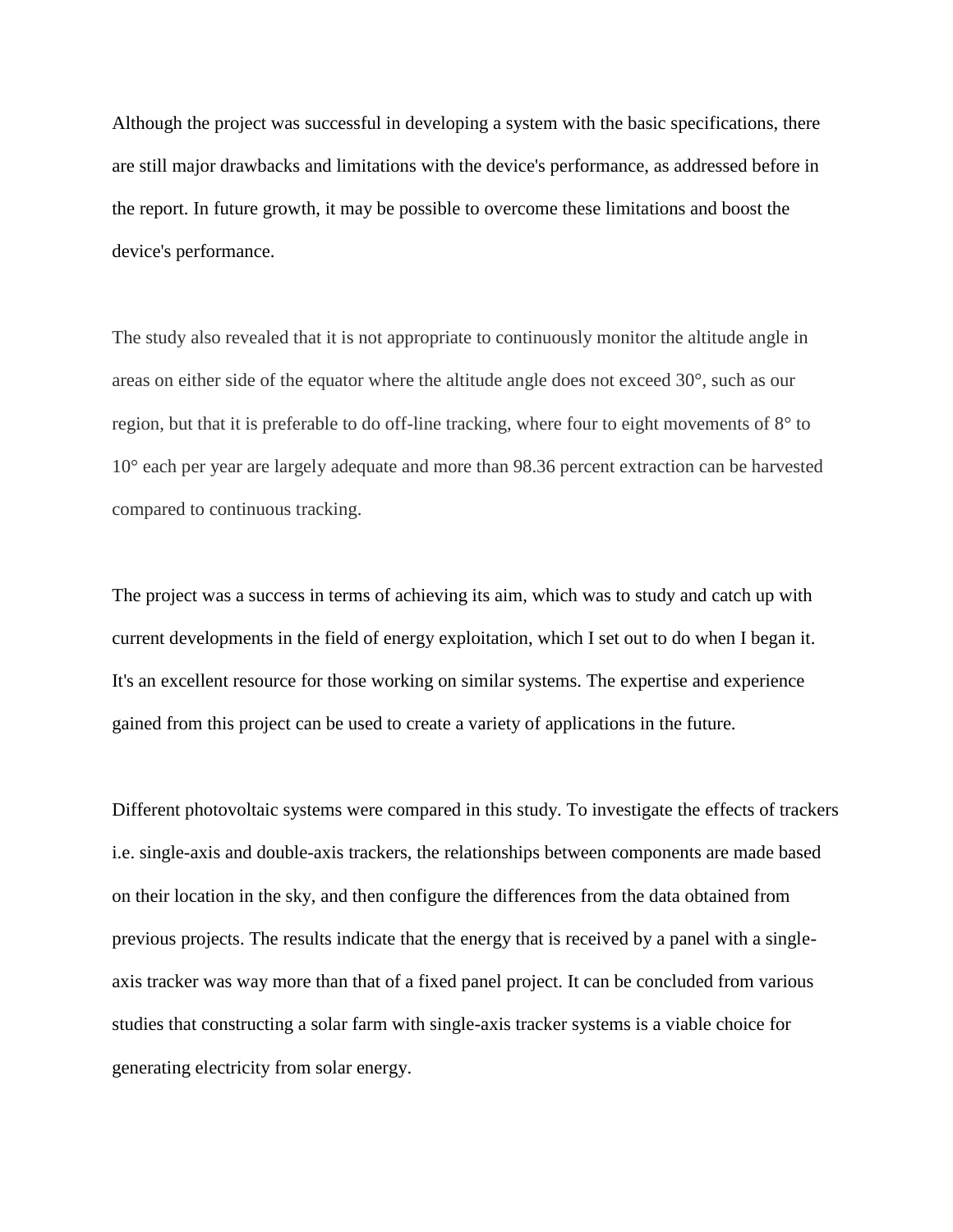## 6.2 Future Recommendations

Although the final form of the project has met all the criteria and specifications, there are some suggestions from the team for future developments.

A weatherproof case should be used to house the control circuit (microcontroller, motor drivers, battery, and breadboards). This will shield the entire control circuit from the external elements, which would otherwise cause problems in wet environments.

The photo resistors should also be enclosed in a light-proof material that only allows light to penetrate from a more pointed direction. By filtering out incident light rays and concentrating more on brighter light sources, the system's accuracy could potentially improve.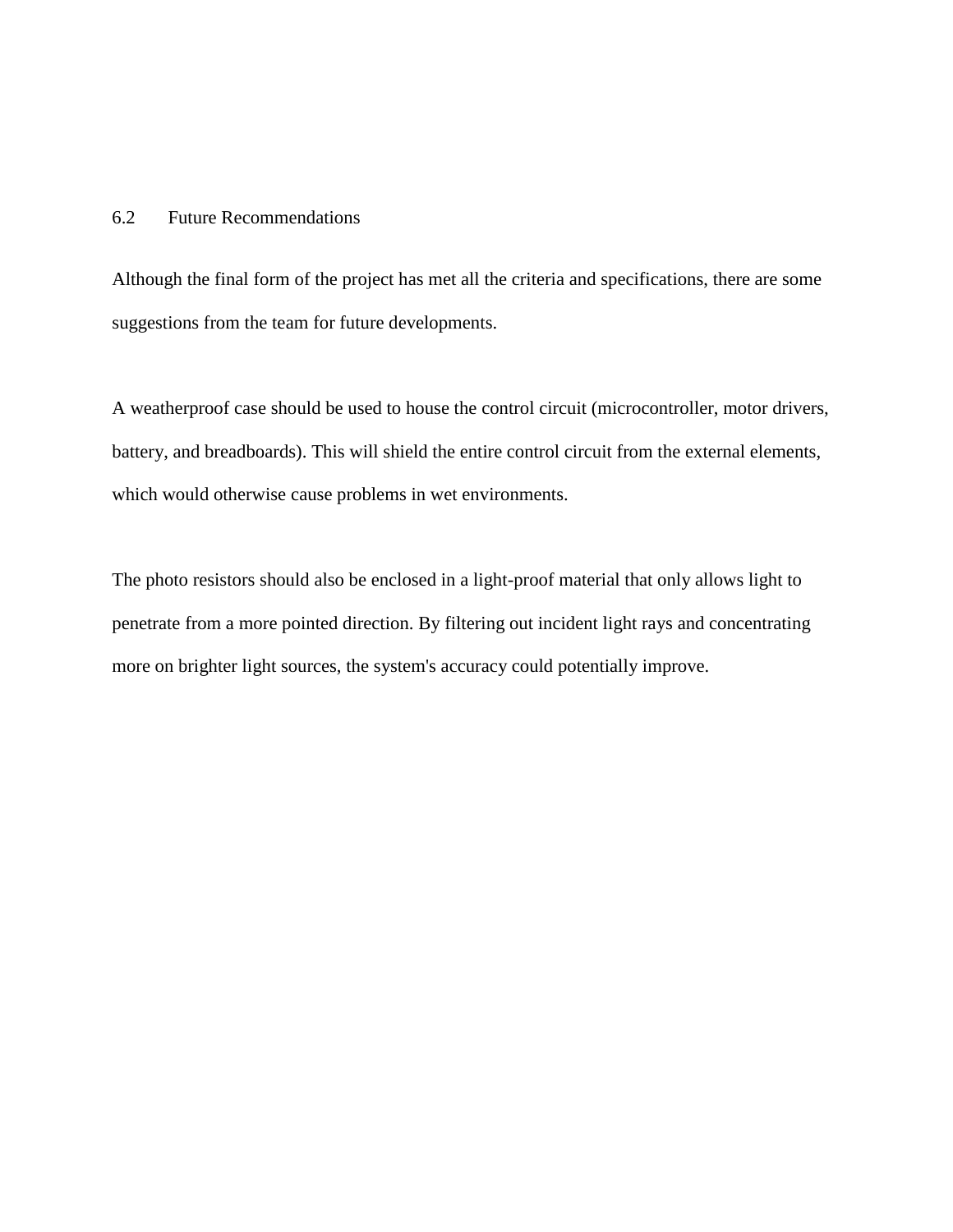## 7. References

- [1] Alexandru, C. Pozna, "Different tracking strategies for optimizing the energetic efficiency of a photovoltaic system", IEEE International Conference on Automation, Quality and Testing, Robotics, May 2008, Vol. 3, pp. 434 – 439
- [2] Zhang Q.X., Yu H.Y., Zhang Q.Y., Zhang Z.Y., Shao C.H., and Yang D., "A solar automatic tracking system that generates power for lighting greenhouses," Energies, vol. 8(7), pp. 7367–7380, 2015.
- [3] Ignacio Luque-Heredia, etl. "A sun-tracking error monitor for photovoltaic concentrators," Electronics, Robotics, and Automotive Mechanics Conference, Sept 2007, pp. 129 – 134
- [4] Banerjee A., Majumder A., Banerjee A., Sarkar S., and Bosu D., "Harnessing nonconventional solar energy through conventional thermal power systems," International Conference and Workshop on Computing and Communication, pp. 1–7, 2015.
- [5] International Energy Agency, "Technology Roadmap Solar Photovoltaic Energy 2014 Edition," IEA Publications, 2014.
- [6] <https://nevonprojects.com/dual-axis-solar-tracking-system-with-weather-sensor/>
- [7] M. Zolkapli, S. A. AI-Junid, Z. Othman, A. Manut, Mohd Zulkifli, "IEEE", International Conference on Technology Informatics Management Engineering &Environment, pp. 43- 47, 2013
- [8] Nabee1 Abid Al-Sahib, Fa1ah I. Mustafa, Ayad M.Kwad, The Fourth International Renewable Energy Congress, December 20-22, 2012